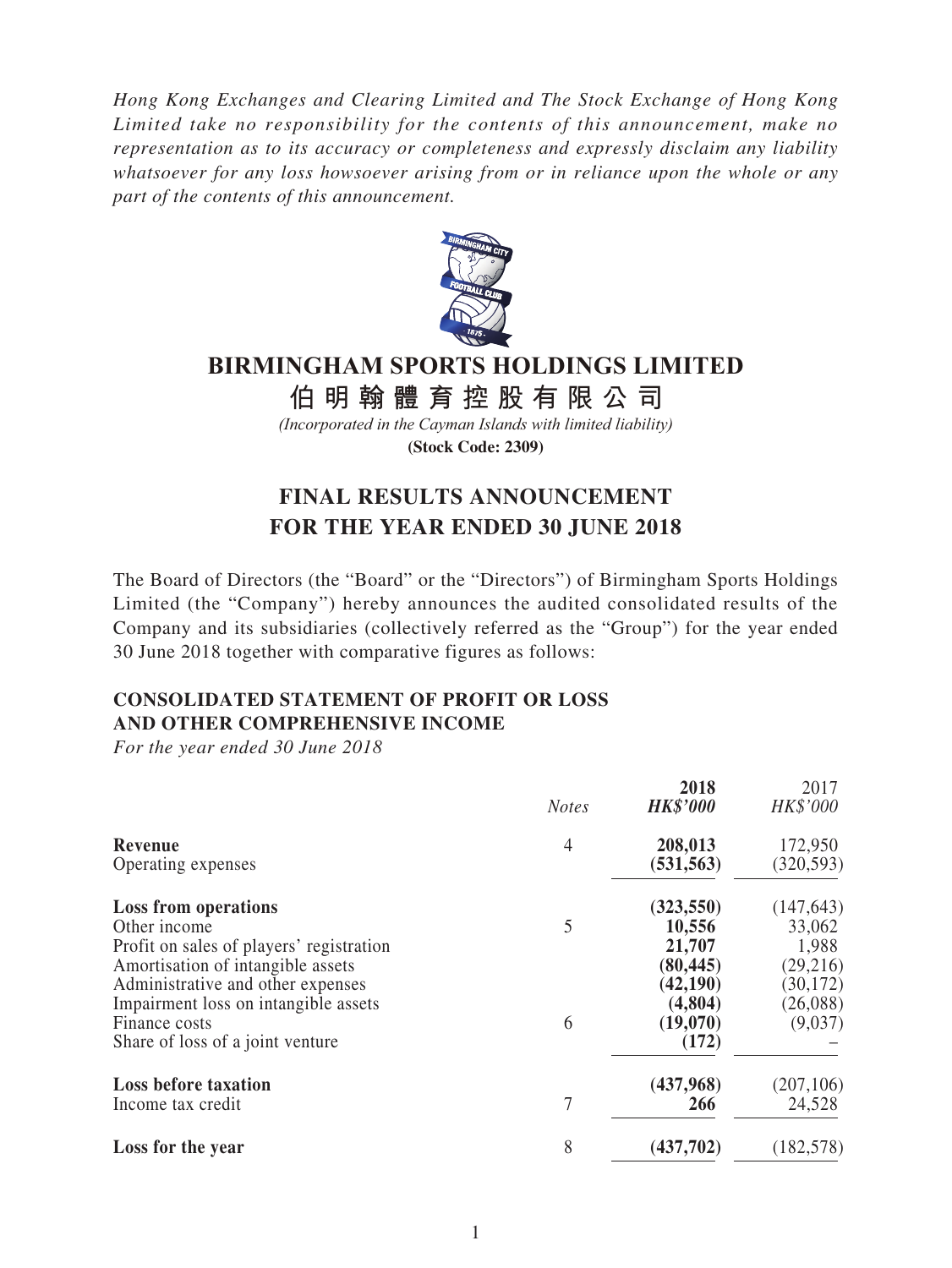|                                                                                                                                                   | <b>Notes</b> | 2018<br><b>HK\$'000</b> | 2017<br>HK\$'000      |
|---------------------------------------------------------------------------------------------------------------------------------------------------|--------------|-------------------------|-----------------------|
| Other comprehensive expense<br>Item that may be reclassified subsequently<br>to profit or loss:<br>Exchange differences arising on translation of |              |                         |                       |
| financial statements of overseas subsidiaries                                                                                                     |              | 3,870                   | (6,653)               |
| Total comprehensive expense for the year                                                                                                          |              | (433, 832)              | (189, 231)            |
| Loss for the year attributable to:<br>Owners of the Company<br>Non-controlling interests                                                          |              | (425, 027)<br>(12, 675) | (177, 712)<br>(4,866) |
|                                                                                                                                                   |              | (437,702)               | (182, 578)            |
| Total comprehensive expense for the year<br>attributable to:                                                                                      |              |                         |                       |
| Owners of the Company<br>Non-controlling interests                                                                                                |              | (421, 275)<br>(12, 557) | (184, 203)<br>(5,028) |
|                                                                                                                                                   |              | (433, 832)              | (189, 231)            |
| Loss per share attributable to owners of the Company<br>$-$ Basic (HK cents)                                                                      | 10           | (5.21)                  | (4.02)                |
| $-$ Diluted <i>(HK cents)</i>                                                                                                                     | 10           | (5.21)                  | (4.02)                |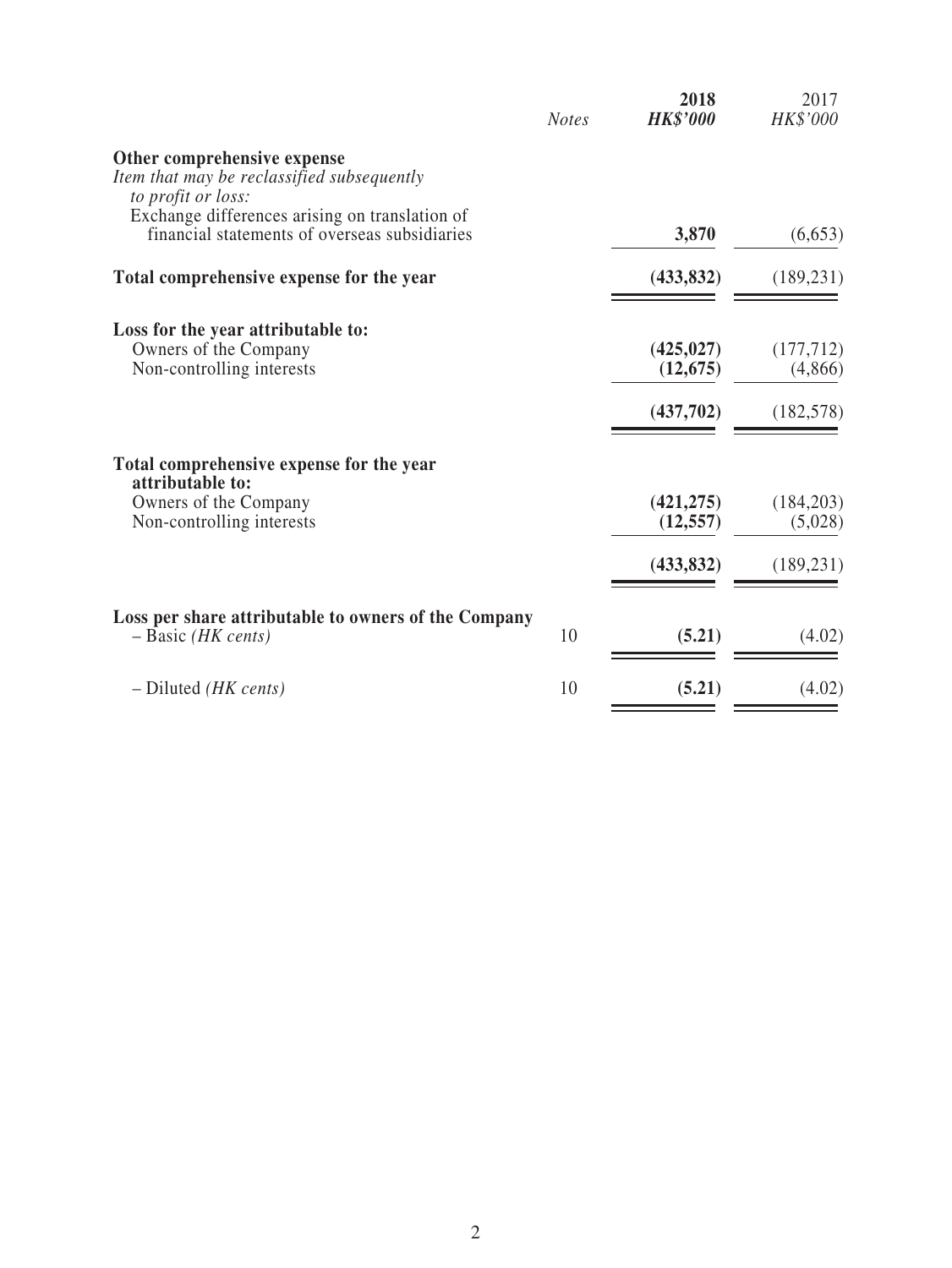## **CONSOLIDATED STATEMENT OF FINANCIAL POSITION**

*As at 30 June 2018*

|                                              | <b>Notes</b> | 2018<br><b>HK\$'000</b> | 2017<br>HK\$'000 |
|----------------------------------------------|--------------|-------------------------|------------------|
| <b>Non-current assets</b>                    |              |                         |                  |
| Property, plant and equipment                |              | 211,007                 | 199,007          |
| Intangible assets                            |              | 197,024                 | 141,589          |
| Investment properties                        | 11           | 393,908                 |                  |
| Interest in a joint venture                  |              | 1,073                   |                  |
| Deposits, prepayments and other receivables  |              |                         | 2,570            |
| Total non-current assets                     |              | 803,012                 | 343,166          |
| <b>Current assets</b>                        |              |                         |                  |
| Inventories                                  |              | 6,469                   | 5,307            |
| Trade receivables                            | 12           | 19,167                  | 5,203            |
| Deposits, prepayments and other receivables  |              | 51,946                  | 40,835           |
| Bank balances and cash                       |              | 69,221                  | 131,188          |
| Total current assets                         |              | 146,803                 | 182,533          |
| <b>Current liabilities</b>                   |              |                         |                  |
| Transfer fee payables                        |              | 60,626                  | 34,476           |
| Trade payables                               | 13           | 13,507                  | 14,347           |
| Accruals and other payables                  |              | 48,604                  | 48,645           |
| Deferred capital grants                      |              | 585                     | 579              |
| Deferred income                              |              | 24,969                  | 27,016           |
| <b>Borrowings</b>                            | 14           | 66,201                  | 39,135           |
| Total current liabilities                    |              | 214,492                 | 164,198          |
| Net current (liabilities)/assets             |              | (67, 689)               | 18,335           |
| <b>Total assets less current liabilities</b> |              | 735,323                 | 361,501          |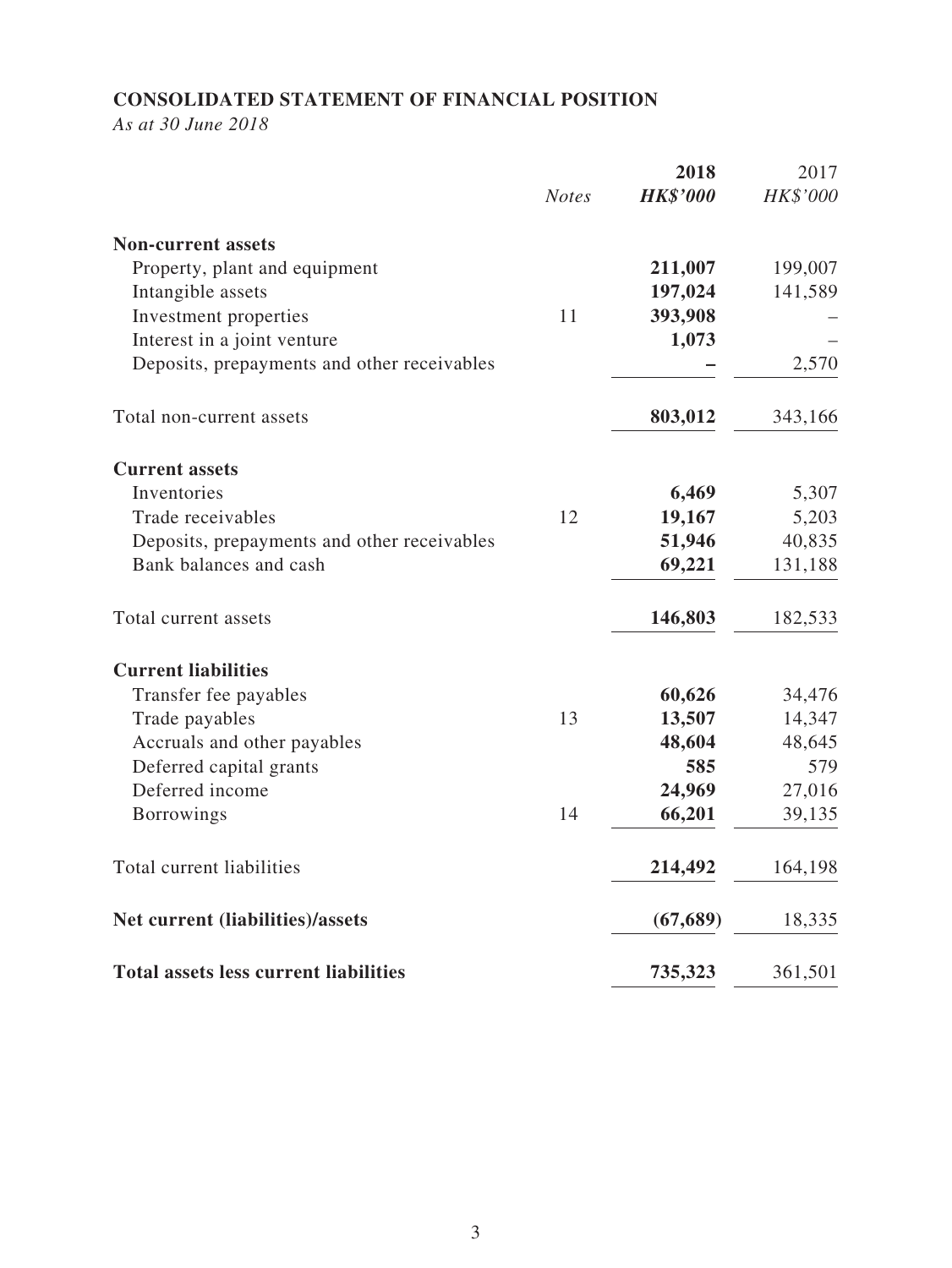|              | 2018            | 2017     |
|--------------|-----------------|----------|
| <b>Notes</b> | <b>HK\$'000</b> | HK\$'000 |
|              |                 |          |
|              | 25,650          | 18,895   |
|              | 7,883           | 9,871    |
|              | 14,996          | 15,421   |
| 14           | 99,814          | 188      |
|              | 20,970          | 21,020   |
|              | 169,313         | 65,395   |
|              | 566,010         | 296,106  |
|              |                 |          |
| 15           | 109,741         | 62,932   |
|              | 473,494         | 237,842  |
|              | 583,235         | 300,774  |
|              | (17,225)        | (4,668)  |
|              | 566,010         | 296,106  |
|              |                 |          |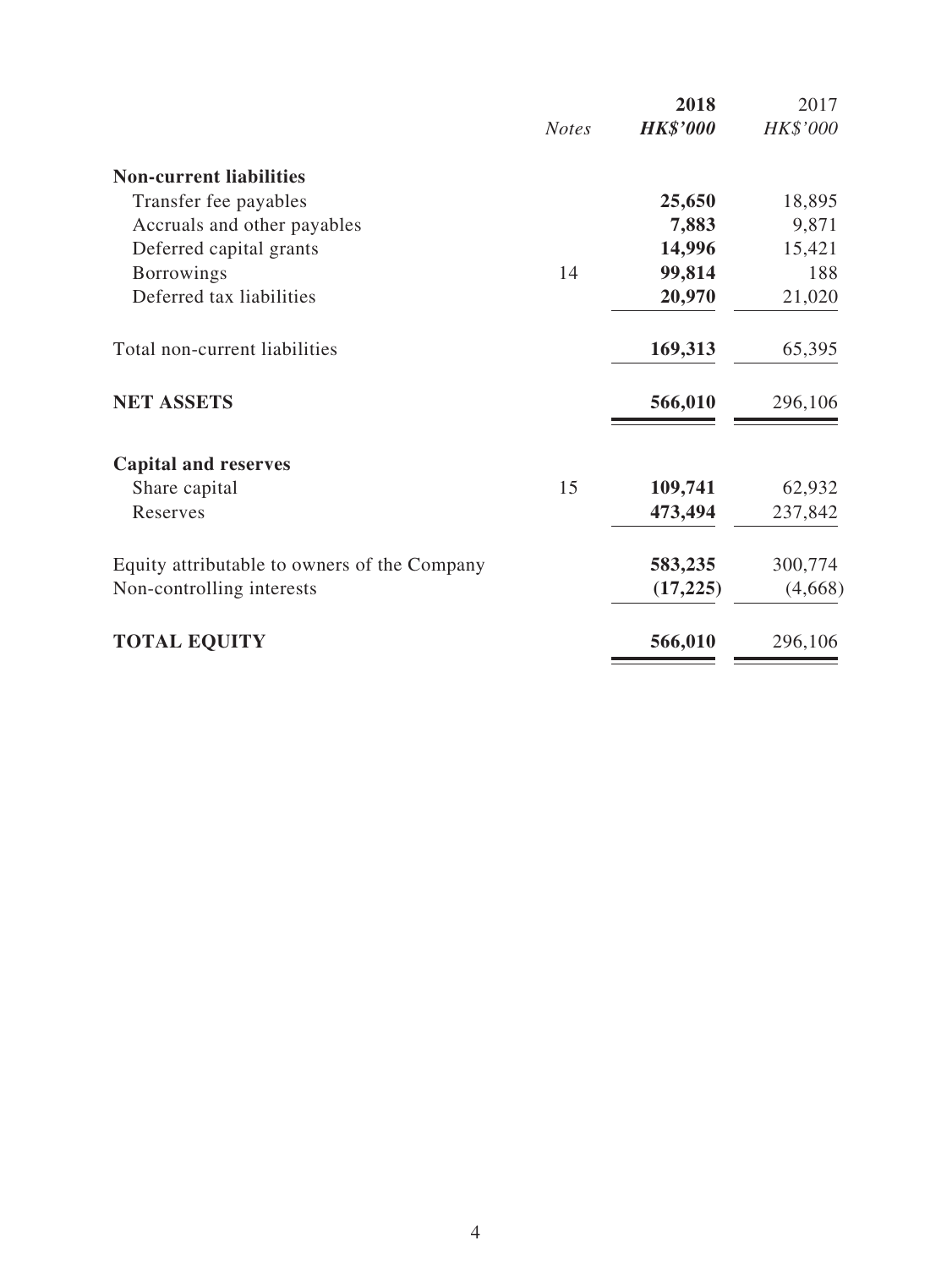### *NOTES:*

### **1. BASIS OF PREPARATION**

The consolidated financial statements have been prepared in accordance with Hong Kong Financial Reporting Standards ("HKFRSs") issued by the Hong Kong Institute of Certified Public Accountants (the "HKICPA"). In addition, the consolidated financial statements include applicable disclosures required by the Rules Governing the Listing of Securities (the "Listing Rules") on The Stock Exchange of Hong Kong Limited (the "Stock Exchange") and by the Hong Kong Companies Ordinance (Cap. 622 of Laws of Hong Kong).

Items included in the financial statements of each of the Group's entities are measured using the currency of the primary economic environment in which the entity operates (the "functional currency"). The functional currency of the Company is Hong Kong dollars ("HK\$"). The consolidated financial statements are presented in Hong Kong dollars for the convenience of users of the consolidated financial statements as the Company is listed in Hong Kong.

### **2. PRINCIPAL ACCOUNTING POLICIES**

The consolidated financial statements have been prepared on the historical cost basis as modified by revaluation of investment properties, which are carried at fair values.

The Group incurred a loss attributable to owners of the Company of HK\$425,027,000 for the year ended 30 June 2018 and as at 30 June 2018 the Group had net current liabilities of HK\$67,689,000. These conditions indicate the existence of a material uncertainty which may cast significant doubt on the Group's ability to continue as a going concern. Therefore, the Group may be unable to realise its assets and discharge its liabilities in the normal course of business.

The consolidated financial statements have been prepared on a going concern basis. The Directors are of the opinion that the Group will have sufficient working capital to meet its financial obligations as and when they fall due for the next twelve months given that the Company has entered into a loan facility agreement with Trillion Trophy Asia Limited ("Trillion Trophy") on 21 December 2016 under which an unsecured revolving loan facility up to a maximum amount of HK\$250,000,000 has been granted to the Company. Moreover, the Company has entered into a loan facility agreement with a third party on 8 May 2018 under which an unsecured loan facility up to a maximum amount of HK\$150,000,000 has been granted to the Company. In addition, the Company has obtained an unsecured loan facility up to a maximum amount of HK\$250,000,000 from another third party on 10 August 2018.

As at 30 June 2018, the total carrying amount of the borrowings under the above facilities of the Group was approximately HK\$161,197,000. As at 30 June 2018, the Group had available HK\$238,803,000 of undrawn borrowing facilities.

Accordingly, the Directors are of the opinion that it is appropriate to prepare the consolidated financial statements on a going concern basis. Should the Group be unable to continue as a going concern, adjustments would have to be made to the consolidated financial statements to adjust the value of the Group's assets to their recoverable amounts, to provide for any further liabilities which might arise and to reclassify non-current assets and liabilities as current assets and liabilities, respectively.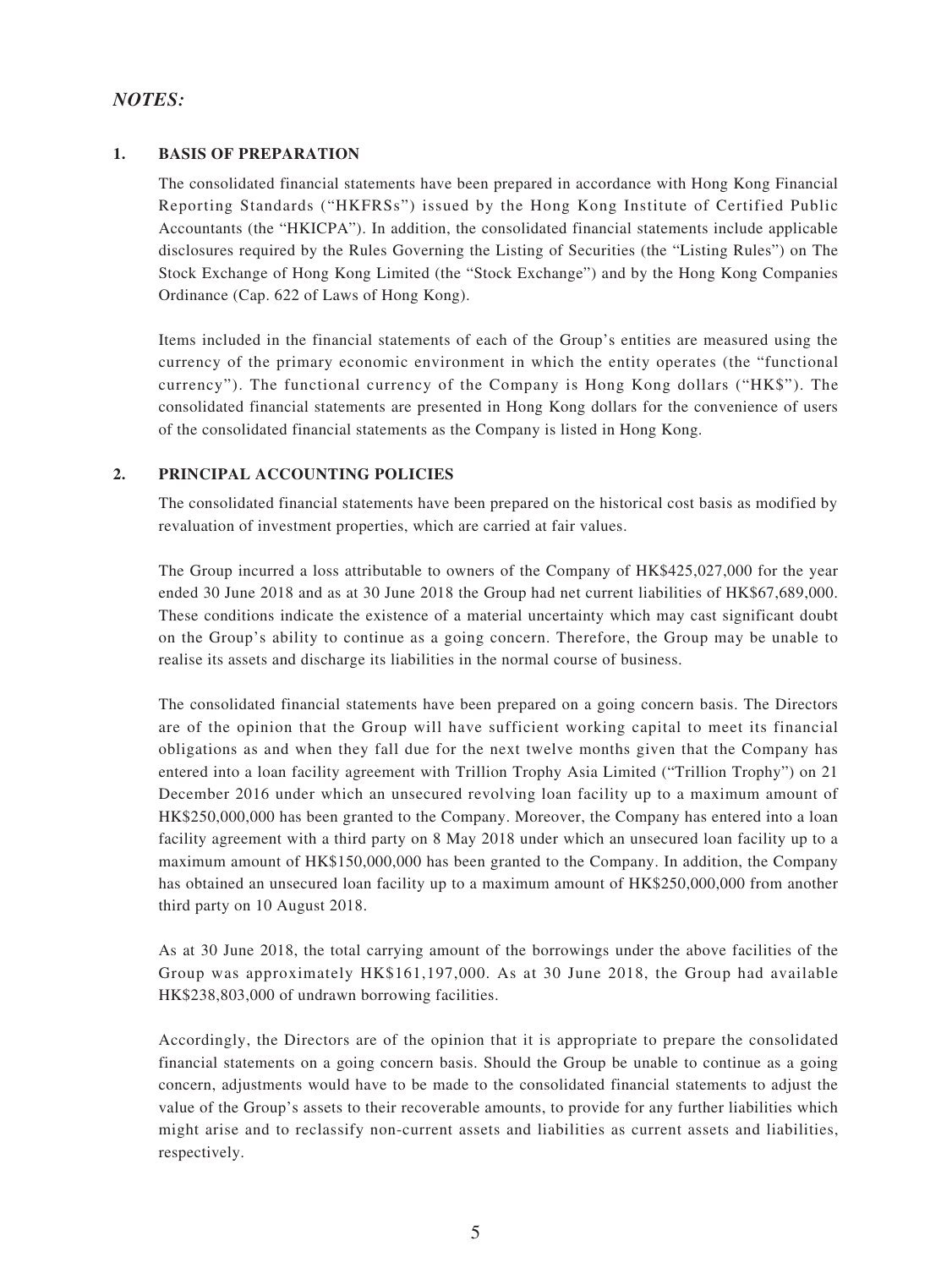### **3. ADOPTION OF NEW AND REVISED HONG KONG FINANCIAL REPORTING STANDARDS**

In the current year, the Group has adopted all the new and revised HKFRSs issued by the HKICPA that are relevant to its operations and effective for its accounting year beginning on 1 July 2017. The adoption of these new and revised HKFRSs did not result in significant changes to the Group's accounting policies, presentation of the Group's financial statements and amounts reported for the current year and prior years.

The Group has not applied the new HKFRSs that have been issued but are not yet effective. The Group has already commenced an assessment of the impact of these new HKFRSs but is not yet in a position to state whether these new HKFRSs would have a material impact on its results of operations and financial position.

### **4. REVENUE AND SEGMENT INFORMATION**

The following is an analysis of the Group's revenue by operating segments, based on information provided to the chief operating decision maker represented by the Board, for the purposes of allocating resources to segments and assessing their performance. This is also the basis upon which the Group is arranged and organised.

The Group's has two (2017: one) reportable and operating segments under HKFRS 8 are as follows:

- (i) operation of a professional football club in the United Kingdom of Great Britain and Northern Ireland (the "UK"); and
- (ii) investment in properties.

The Group's revenue and contribution to profit were mainly derived from the operation of a professional football club in the UK. During the year under review, the investment properties of the Group were under development and no revenue nor any contribution were derived from this segment. Accordingly, no segment analysis of the Group's revenue is presented other than entity-wide disclosures.

#### **Entity-wide disclosures**

#### *Information about the nature of revenue*

|                    | 2018<br><b>HK\$'000</b> | 2017<br>HK\$'000 |
|--------------------|-------------------------|------------------|
| Broadcasting       | 81,156                  | 68,366           |
| Commercial income  | 75,029                  | 60,387           |
| Match day receipts | 51,828                  | 44,197           |
|                    | 208,013                 | 172,950          |

Revenue is measured at the fair value of the consideration received or receivable. Revenue is reduced for estimated customer returns, rebates and other similar allowance and exclude value added tax or other sales related taxes.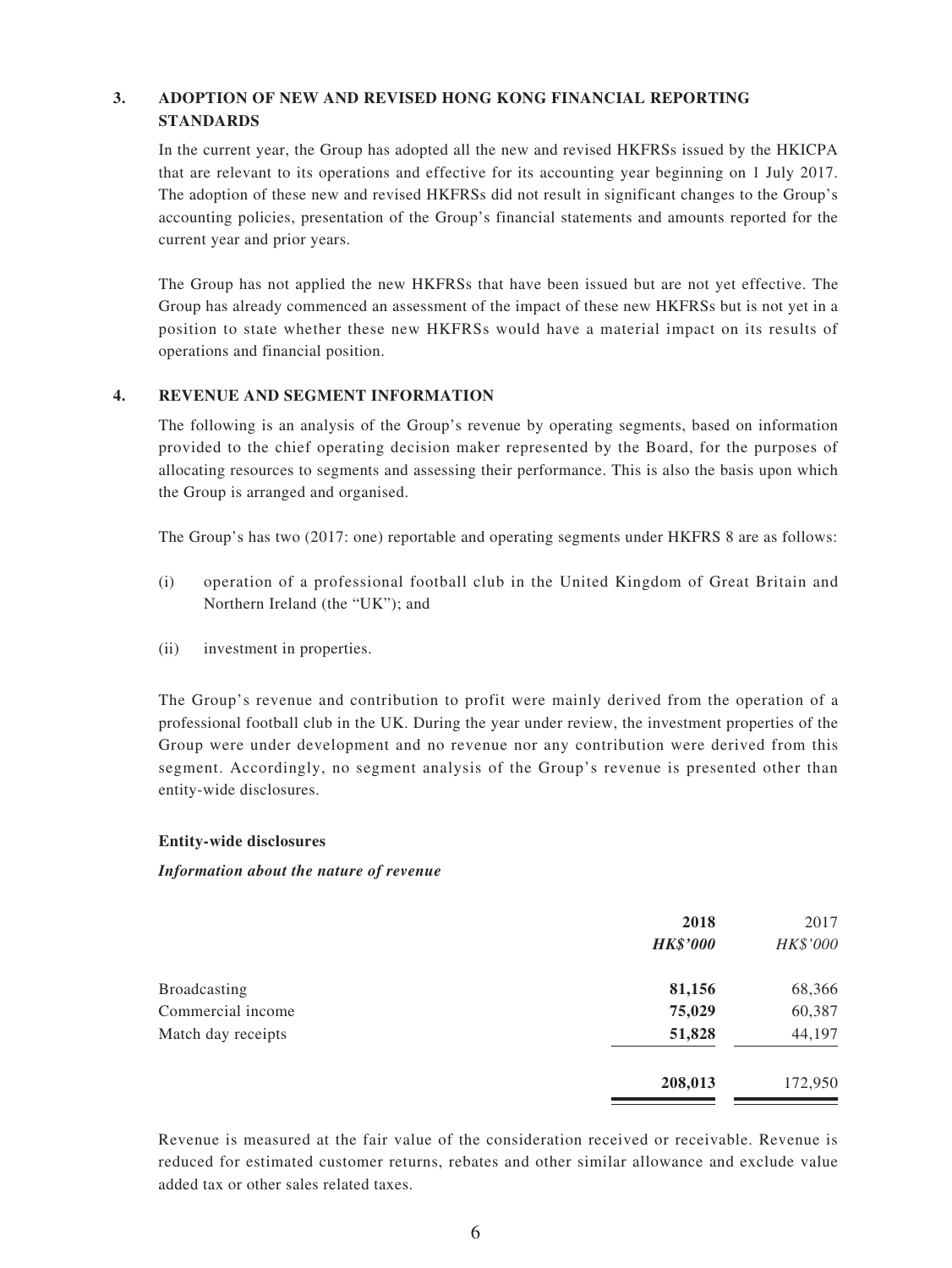#### **Geographical information**

The following is an analysis of geographical location of the Group's (i) revenue from external customers; and (ii) non-current assets presented based on the location of operations and geographical location of assets respectively.

|                          | Revenue from external      |          |                           |          |
|--------------------------|----------------------------|----------|---------------------------|----------|
|                          | customers                  |          | <b>Non-current assets</b> |          |
|                          | For the year ended 30 June |          | At 30 June                |          |
|                          | 2018                       | 2017     | 2018                      | 2017     |
|                          | <b>HK\$'000</b>            | HK\$'000 | <b>HK\$'000</b>           | HK\$'000 |
| Hong Kong                |                            |          | 14,887                    | 43       |
| The People's Republic of |                            |          |                           |          |
| China (the "PRC")        |                            |          | 1,604                     | 715      |
| The Kingdom of Cambodia  |                            |          |                           |          |
| ("Cambodia")             |                            |          | 393,908                   |          |
| The UK                   | 208,013                    | 172,950  | 392,613                   | 342,408  |
|                          | 208,013                    | 172,950  | 803,012                   | 343,166  |
|                          |                            |          |                           |          |

### **5. OTHER INCOME**

|                                                   | 2018            | 2017     |
|---------------------------------------------------|-----------------|----------|
|                                                   | <b>HK\$'000</b> | HK\$'000 |
| Compensation from player transfer                 |                 | 4,985    |
| Compensation from the controlling shareholder     |                 |          |
| on settlement with a former director              |                 | 9,028    |
| Gain on disposal of property, plant and equipment | 30              | 102      |
| Gain on settlement with a former director         |                 | 2,198    |
| Interest income                                   | 1,910           | 411      |
| Reversal of provision for directors' fee          | 328             | 1,134    |
| Reversal of excess provision for donation         |                 | 5,620    |
| Subsidies received from the Premier League (Note) | 7,688           | 6,108    |
| Sundry income                                     | 600             | 3,476    |
|                                                   | 10,556          | 33,062   |

*Note:* During the year ended 30 June 2018, the Group's professional football operation received funding of approximately HK\$7,688,000 (2017: approximately HK\$6,108,000) from the Premier League in the UK under the Elite Player Performance Plan upon fulfillment of certain terms and conditions.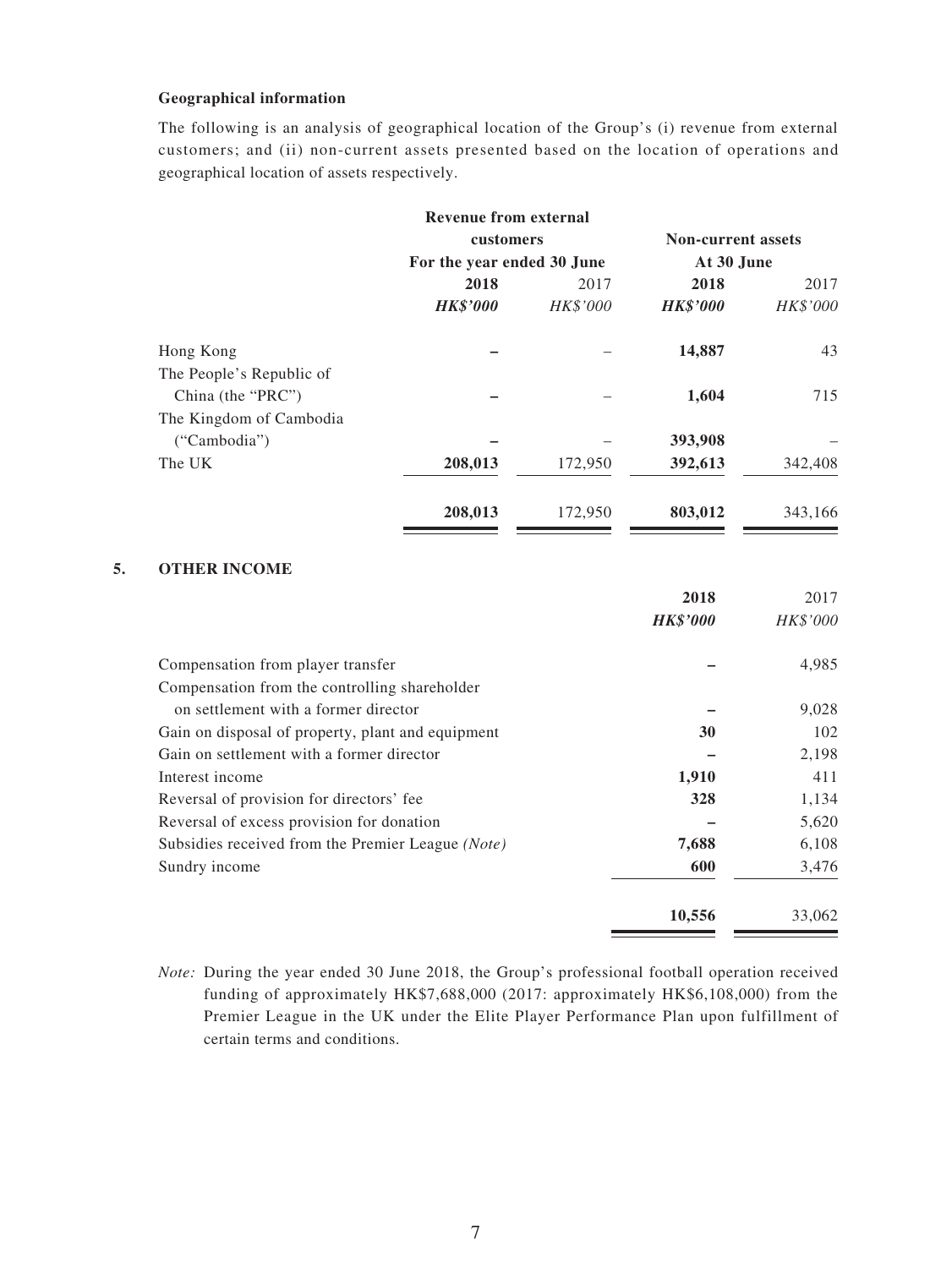#### **6. FINANCE COSTS**

|                                             | 2018            | 2017     |
|---------------------------------------------|-----------------|----------|
|                                             | <b>HK\$'000</b> | HK\$'000 |
| Interest expenses on:                       |                 |          |
| - Other borrowings                          | 7,641           | 5,340    |
| - Finance leases                            | 276             | 28       |
| - Notional interest on transfer fee payable | 11,153          | 2,687    |
| - Effective interest on convertible notes   |                 | 982      |
|                                             | 19,070          | 9,037    |
| <b>INCOME TAX CREDIT</b>                    |                 |          |
|                                             | 2018            | 2017     |
|                                             | <b>HK\$'000</b> | HK\$'000 |
| Corporation Tax - the UK                    |                 |          |
| Over provisions in prior years              |                 | 17,734   |
| Deferred taxation - the UK                  |                 |          |
| Current year                                | 266             | 5,372    |
| Attributable to a change in tax rate        |                 | 1,422    |
|                                             | 266             | 24,528   |

No provision for Hong Kong profits tax has been made as the Group had no assessable profits arising from Hong Kong for the years ended 30 June 2018 and 2017.

The Group's subsidiaries in the UK are subject to Corporation Tax in the UK ("Corporation Tax"). Corporation Tax is calculated at 19% of the estimate assessable profit for the year ended 30 June 2018 (2017: 19%).

Taxation arising in other jurisdictions is calculated at the rates prevailing in the respective jurisdictions. No provision for profits tax is made in other jurisdictions as the subsidiaries operating in other jurisdictions have no assessable profits for years ended 30 June 2018 and 2017.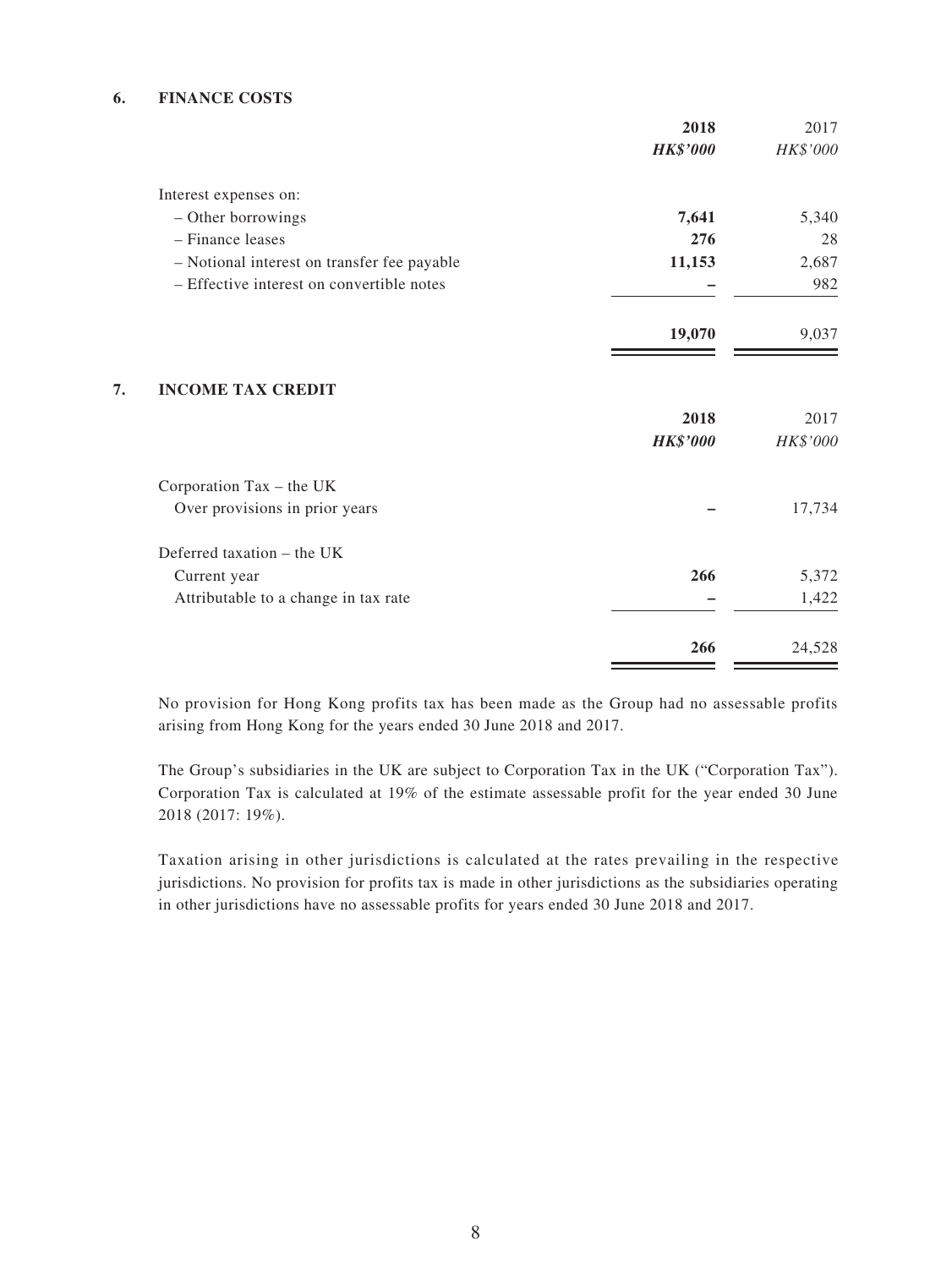### **8. LOSS FOR THE YEAR**

Loss for the year is arrived at after charging the following items:

|                                                             | 2018            | 2017     |
|-------------------------------------------------------------|-----------------|----------|
|                                                             | <b>HK\$'000</b> | HK\$'000 |
| Staff costs (including directors' remuneration):            |                 |          |
| - Salaries and wages                                        | 383,930         | 210,314  |
| - Retirement benefits scheme contributions                  | 40,512          | 21,263   |
| Total staff costs                                           | 424,442         | 231,577  |
| Auditors' remuneration                                      | 1,148           | 989      |
| Amortisation of intangible assets                           | 80,445          | 29,216   |
| Depreciation of property, plant and equipment               | 12,051          | 8,507    |
| Minimum lease payments under operating lease in respect of: |                 |          |
| – Properties                                                | 7,227           | 1,733    |
| $-$ Others                                                  | 2,591           | 2,286    |
| Cost of inventories recognised as expense                   | 16,383          | 14,628   |
| Impairment loss on intangible assets                        | 4,804           | 26,088   |
| Foreign exchange loss (net)                                 | 242             | 176      |

#### **9. DIVIDEND**

No dividend was paid or proposed for the years ended 30 June 2018 and 2017, nor has any dividend been proposed since the end of the reporting periods.

#### **10. LOSS PER SHARE ATTRIBUTABLE TO OWNERS OF THE COMPANY**

#### *Basic loss per share*

The calculation of basic loss per share is based on the loss for the year attributable to owners of the Company of HK\$425,027,000 (2017: HK\$177,712,000) and the weighted average number of 8,162,300,771 (2017: 4,425,452,861) ordinary shares in issue during the year.

#### *Diluted loss per share*

Diluted loss per share for the year ended 30 June 2018 was the same as the basic loss per share as there was no potential dilutive ordinary share in issue during the year.

Diluted loss per share for the year ended 30 June 2017 was the same as the basic loss per share because the impact of the convertible notes outstanding had an anti-dilutive effect.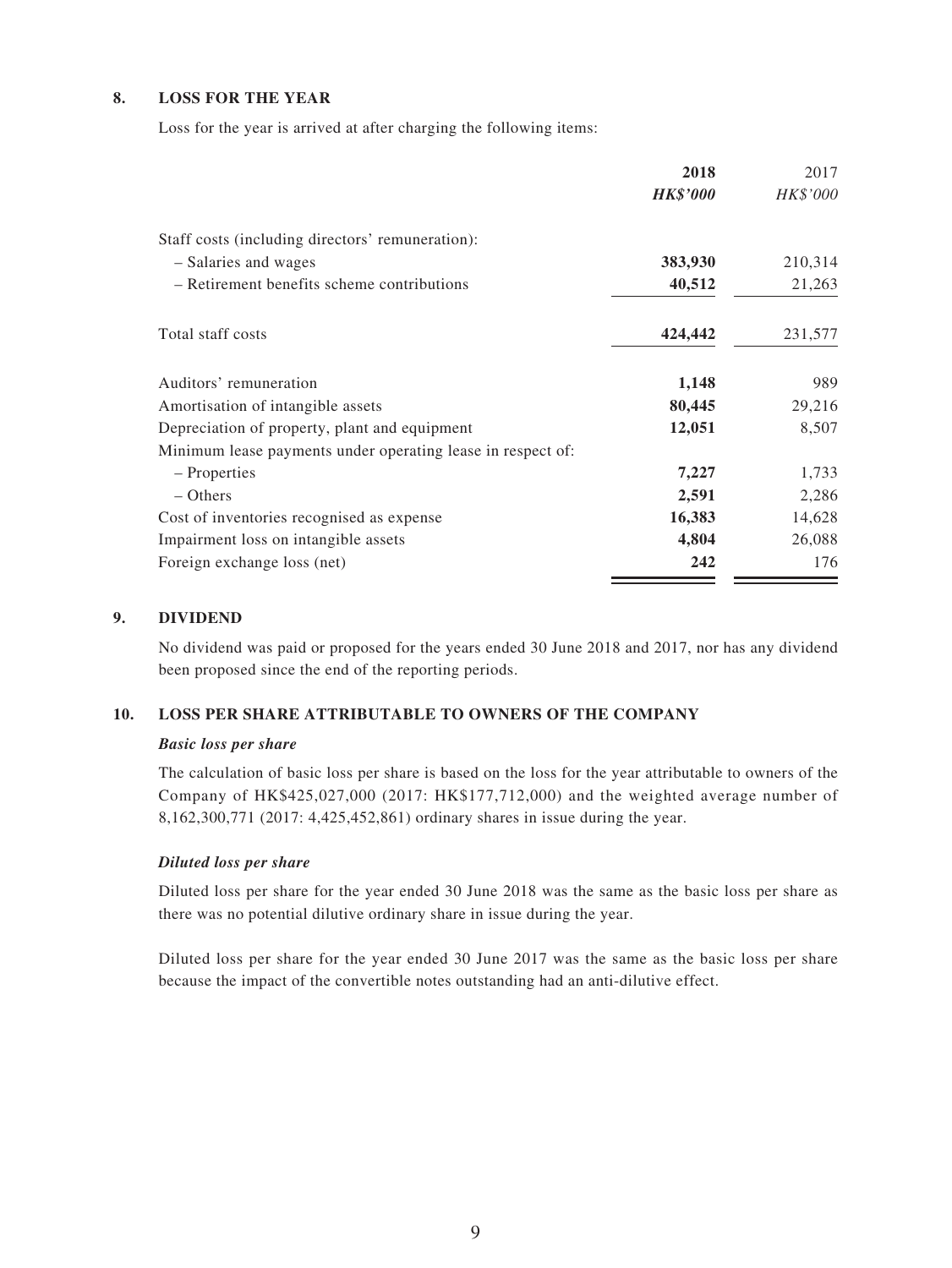#### **11. INVESTMENT PROPERTIES**

The Group entered into the properties sale and purchase agreement and the equity sale and purchase agreement on 30 June 2017 respectively with Graticity Real Estate Development Co., Ltd. ("GRED") and its subsidiary (collectively, the "GRED Group") and the construction contract with GRED at the completion of the equity sale and purchase agreement (collectively, the "Acquisitions") to invest in certain commercial and residential properties at an aggregate consideration of US\$40,241,100. The consideration of the Acquisitions was satisfied by the issuance of 2,086,551,000 ordinary shares of the Company (the "Share(s)"). The Acquisitions constitute a share-based payment under HKFRS 2 "*Share-based Payment*" which require the fair value of the goods or services received to be measured at the date the entity obtains the goods or the counterparty renders the services. The Acquisitions were completed on 27 November 2017 and the fair value of the properties, on completion basis and including the fair value of the future lease payment, was US\$50,600,000 (equivalent to approximately HK\$393,668,000). The construction of the commercial properties is at its completion stage and the Group is in the course of arranging for the delivery of the commercial properties. The residential properties are expected to be completed in or about August 2019. Details of the Acquisitions and their completion were disclosed respectively in the circular of the Company dated 31 October 2017 (the "Acquisitions Circular"), and the announcements of the Company dated 27 November 2017 (the "Acquisitions Announcement") and 28 August 2018.

At 30 June 2018, the aggregate carrying amount (including legal fee) of the investment properties amounted to approximately HK\$393,908,000.

### **12. TRADE RECEIVABLES**

|                                  | 2018            | 2017     |
|----------------------------------|-----------------|----------|
|                                  | <b>HK\$'000</b> | HK\$'000 |
| Trade receivables                | 20,227          | 5,824    |
| Less: Impairment loss recognised | (1,060)         | (621)    |
|                                  | 19,167          | 5,203    |
|                                  |                 |          |

(i) The average credit period to the Group's trade receivables is 90 days (2017: 90 days) and represents solely from the professional football operation.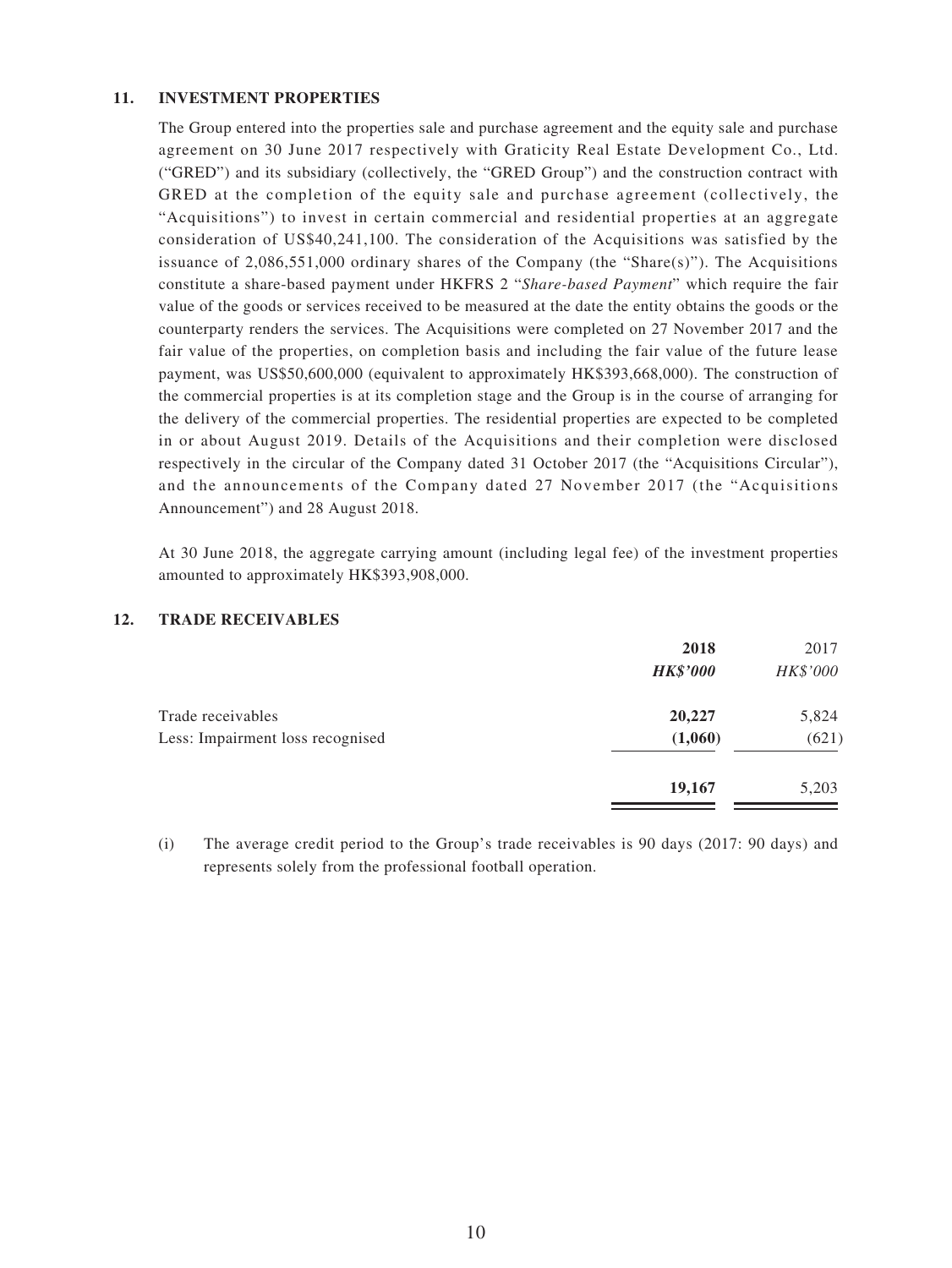(ii) The aging analysis of trade receivables, based on invoice date, net of impairment loss is as follows:

|                      | 2018            | 2017     |
|----------------------|-----------------|----------|
|                      | <b>HK\$'000</b> | HK\$'000 |
| Within 30 days       | 6,430           | 1,913    |
| 31 days to 90 days   | 9,333           | 1,281    |
| 91 days to 180 days  | 880             | 1,418    |
| 181 days to 365 days | 2,524           | 591      |
|                      | 19,167          | 5,203    |

(iii) At 30 June 2018 and 2017, the analysis of trade receivables that were past due but not impaired are as follows:

|                 |              | <b>Neither</b>           | Past due but not impaired |                     |
|-----------------|--------------|--------------------------|---------------------------|---------------------|
|                 | <b>Total</b> | past due nor<br>impaired | Less than<br>90 days      | 91 days<br>and over |
|                 | HK\$'000     | HK\$'000                 | HK\$'000                  | HK\$'000            |
| At 30 June 2018 | 19,167       | 15,763                   | 880                       | 2,524               |
| At 30 June 2017 | 5,203        | 3,194                    | 1,418                     | 591                 |

At 30 June 2018, trade receivables of approximately HK\$3,404,000 (2017: approximately HK\$2,009,000) that were past due but not impaired relate to a number of independent customers that have a good track record with the Group. Based on past experience, management believes that no impairment allowance is necessary in respect of these balances as there has not been a significant change in credit quality and the balances are still considered fully recoverable. The Group does not hold any collateral over these balances.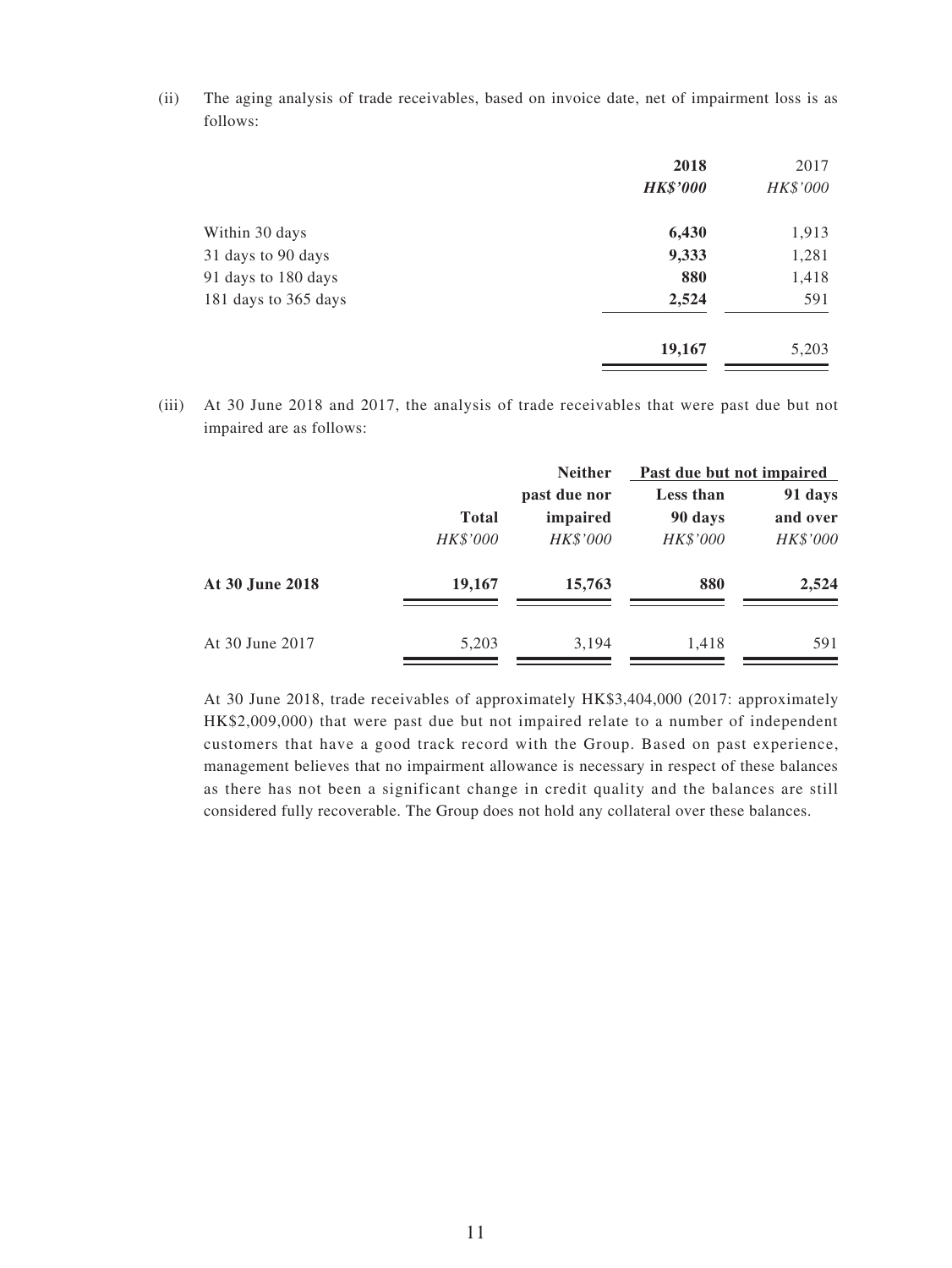#### **13. TRADE PAYABLES**

The aging analysis of trade payables based on the invoice date is as follows:

|                      | 2018<br><b>HK\$'000</b> | 2017<br>HK\$'000 |
|----------------------|-------------------------|------------------|
| Within 30 days       | 8,905                   | 6,786            |
| 31 days to 90 days   | 2,758                   | 6,968            |
| 91 days to 180 days  | 748                     | 436              |
| 181 days to 365 days | 1,096                   | 157              |
|                      | 13,507                  | 14,347           |

The Group normally receives credit periods from suppliers averaging at 90 days (2017: 90 days).

#### **14. BORROWINGS**

On 26 June 2015, the Company entered into a loan facility agreement (the "2015 Loan Facility") with Trillion Trophy. Pursuant to the 2015 Loan Facility and as supplemented by amendment letters dated 31 May 2016 and 18 May 2017, Trillion Trophy provided a term loan facility up to HK\$212,813,600 to the Company which bears interest at the rate of 3% per annum. The outstanding principal amount and interest payable under the 2015 Loan Facility had been repaid upon maturity on 25 June 2018.

On 21 December 2016, the Company and Trillion Trophy entered into a loan facility agreement, under which an unsecured revolving loan facility up to a maximum amount of HK\$250,000,000 has been granted to the Company for a term up to 31 December 2018 (the "Trillion Trophy Facility") and bears interest at the rate of 4.5% per annum. As at 30 June 2018, the amount of the borrowings from and interest payable to Trillion Trophy were approximately HK\$66,197,000 (2017: approximately HK\$39,114,000) and approximately HK\$911,000 (2017: approximately HK\$13,153,000) respectively.

On 30 June 2017, Celestial Fame Investment (Cambodia) Co., Ltd. ("Celestial Fame Cambodia"), a wholly-owned subsidiary of the Group, entered into the long-term lease agreement with GRED to lease the right of use of a parcel of land (the "Land") at Phnom Penh, Cambodia, pursuant to which Celestial Fame Cambodia shall pay GRED in total of US\$3,000,000 (equivalent to approximately HK\$23,340,000) by 50 equal instalments in cash each year commencing from the date of completion of the Acquisitions. The fair value of the lease payable was approximately US\$595,000 (equivalent to approximately HK\$4,629,000) on initial recognition which was measured by computing the present value of estimated future cash flows at the effective interest rate of 10% per annum and was recognised as borrowings of the Group as at the date of completion of the Acquisitions. As at 30 June 2018, the lease payable and interest payable of the long-term lease agreement with GRED were approximately HK\$4,629,000 and approximately HK\$274,000 respectively.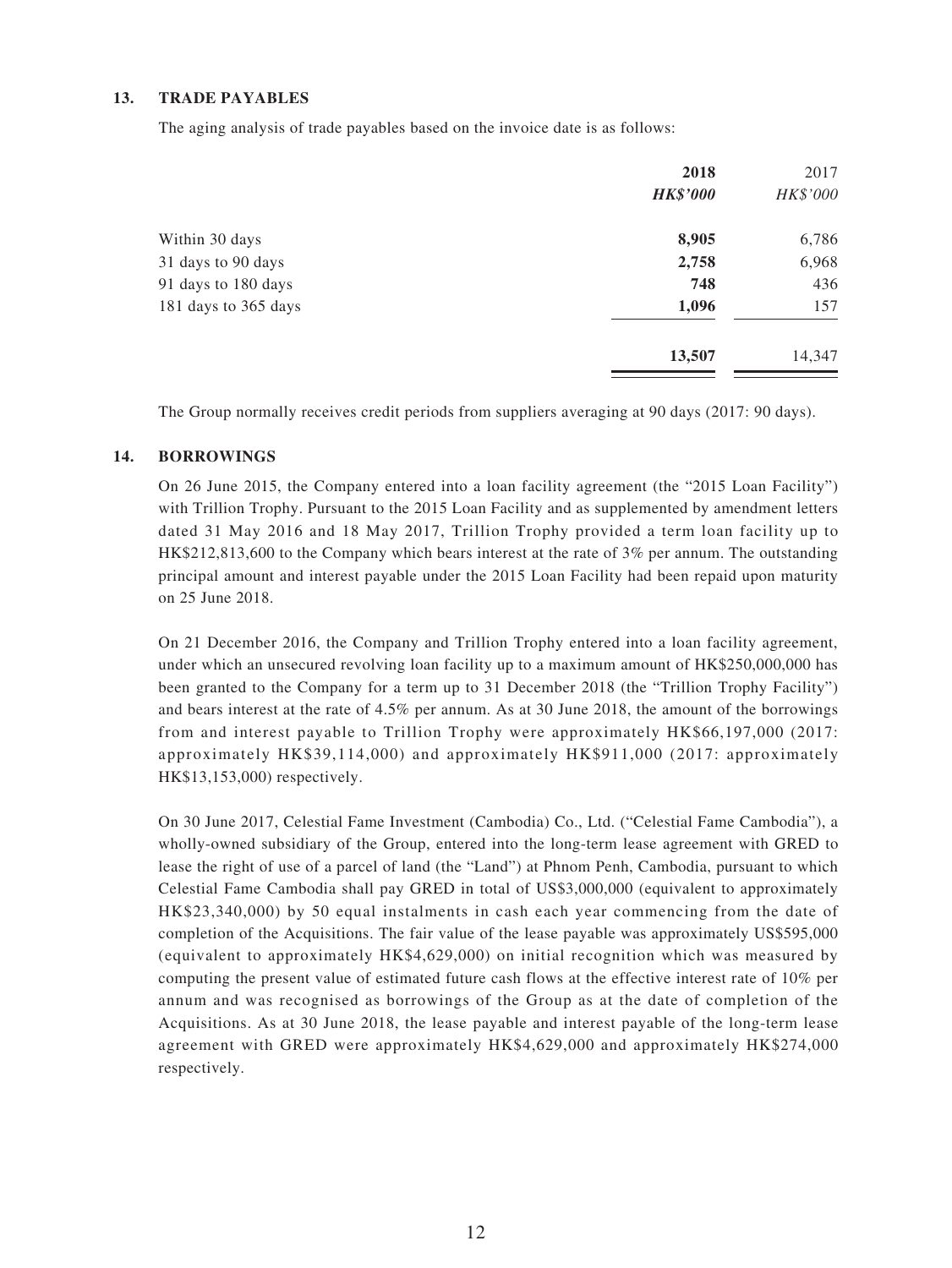On 2 August 2017, the Company and Dragon Villa Limited ("Dragon Villa") entered into a standby loan facility, pursuant to which Dragon Villa provided a term loan facility up to HK\$100,000,000 (the "1st Dragon Villa Facility") to the Company. The 1st Dragon Villa Facility is unsecured, for a term up to 31 July 2018 and bears interest at the rate of 4.5% per annum. On 14 December 2017, the Company and Dragon Villa entered into a subscription agreement (the "1st Dragon Villa Subscription Agreement") whereby the Company conditionally agreed to issue 714,286,000 new shares at the subscription price of HK\$0.14 per share to Dragon Villa or its nominee. The consideration for the issue of such 714,286,000 shares was set off against the outstanding principal amount of the 1st Dragon Villa Facility. As at the date of entering into the 1st Dragon Villa Subscription Agreement, the 1st Dragon Villa Facility was fully utilised and the outstanding principal amount was HK\$100,000,000. The shares subscribed under the 1st Dragon Villa Subscription Agreement were allotted and issued on 28 December 2017.

On 10 October 2017, the Company and Chigwell Holdings Limited ("Chigwell") entered into a standby loan facility, pursuant to which Chigwell provided a term loan facility up to HK\$150,000,000 (the "Chigwell Facility") to the Company. The Chigwell Facility is unsecured, for a term up to 31 December 2018 and bears interest at the rate of 6.5% per annum. On 14 December 2017, the Company and Chigwell entered into a subscription agreement (the "Chigwell Subscription Agreement") whereby the Company conditionally agreed to issue 500,000,000 new shares at the subscription price of HK\$0.14 per share to Chigwell or its nominee. The consideration for the issue of such 500,000,000 shares was set off against the outstanding principal amount of the Chigwell Facility. As at the date of entering into the Chigwell Subscription Agreement, the outstanding principal amount of the Chigwell Facility was HK\$70,000,000. The shares subscribed under the Chigwell Subscription Agreement were allotted and issued on 28 December 2017. As at 30 June 2018, all outstanding amount under the Chigwell Facility was fully settled.

On 2 March 2018, the Company and Dragon Villa entered into a standby loan facility, pursuant to which Dragon Villa provided a term loan facility up to HK\$150,000,000 (the "2nd Dragon Villa Facility") to the Company. The 2nd Dragon Villa Facility is unsecured, for a term up to 30 June 2019 and bears interest at the rate of 8.0% per annum. On 14 June 2018, the Company and Dragon Villa entered into a subscription agreement (the "2nd Dragon Villa Subscription Agreement") whereby the Company conditionally agreed to issue 1,380,080,000 new shares at the subscription price of HK\$0.105 per share to Dragon Villa or its nominee. The consideration for the issue of such 1,380,080,000 shares was set off against the outstanding amount of the 2nd Dragon Villa Facility. As at the date of entering into the 2nd Dragon Villa Subscription Agreement, the outstanding principal amount and interest of the 2nd Dragon Villa Facility were approximately HK\$144,908,000. The shares subscribed under the 2nd Dragon Villa Subscription Agreement were allotted and issued on 26 June 2018.

On 8 May 2018, the Company and a third party entered into a standby loan facility, pursuant to which such third party provided a term loan facility up to  $HK$150,000,000$  (the "Facility") to the Company. The Facility is unsecured, for a term up to 30 June 2020 and bears interest at the rate of 8.0% per annum. As at 30 June 2018, the amount of the outstanding principal amount and interest payable under the Facility were approximately HK\$95,000,000 and approximately HK\$519,000 respectively.

As at 30 June 2018, the total carrying amount of the borrowings of the Group was approximately HK\$166,015,000 (2017: approximately HK\$39,323,000).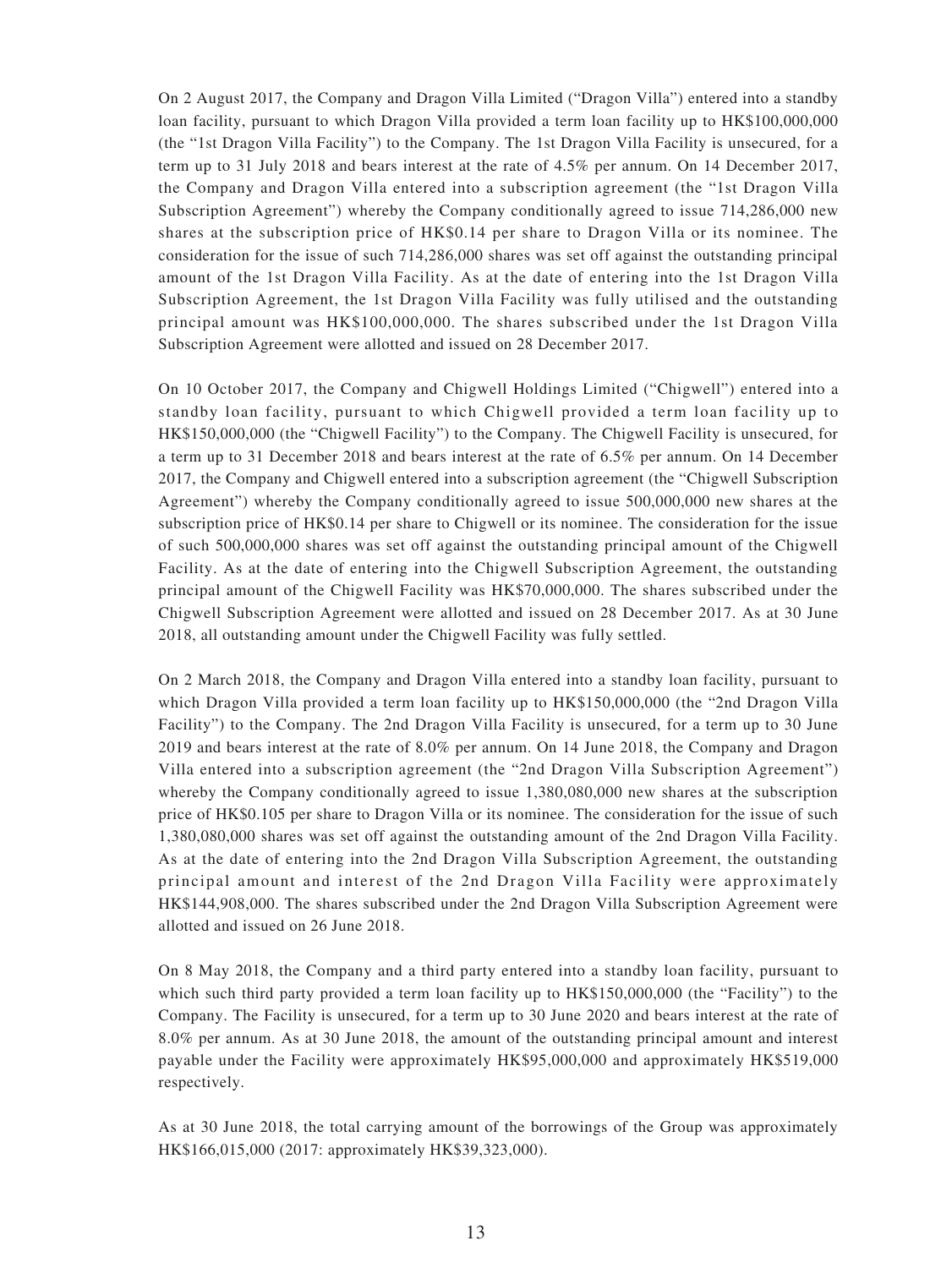### **15. SHARE CAPITAL**

|                                                      | <b>Number of</b> |                  |               |
|------------------------------------------------------|------------------|------------------|---------------|
|                                                      |                  | shares           | <b>Amount</b> |
|                                                      | <b>Notes</b>     |                  | HK\$'000      |
| Ordinary shares of HK\$0.01 each                     |                  |                  |               |
| Authorised:                                          |                  |                  |               |
| At 1 July 2016                                       |                  | 50,000,000,000   | 500,000       |
| Share consolidation                                  | (i)              | (47,500,000,000) |               |
| Capital reduction                                    | (i)              |                  | (475,000)     |
| Authorised share capital cancellation                | (i)              | (2,015,945,664)  | (20, 159)     |
| Authorised share capital increase                    | (i)              | 49,515,945,664   | 495,159       |
| At 30 June 2017 and 30 June 2018                     |                  | 50,000,000,000   | 500,000       |
| Issued and fully paid:                               |                  |                  |               |
| At 1 July 2016                                       |                  | 9,681,086,733    | 96,811        |
| Capital reorganisation                               | (i)              | (9,197,032,397)  | (91, 970)     |
|                                                      |                  | 484,054,336      | 4,841         |
| Issue of shares upon share subscription              | (i)              | 3,125,000,000    | 31,250        |
| Issue of shares upon open offer                      | (i)              | 242,027,168      | 2,420         |
| Issue of shares upon conversion of convertible notes | (i)              | 2,442,073,168    | 24,421        |
| At 30 June 2017                                      |                  | 6,293,154,672    | 62,932        |
| Issue of consideration shares                        | (ii)             | 2,086,551,000    | 20,865        |
| Issue of shares upon share subscriptions             | (iii)            | 2,594,366,000    | 25,944        |
| At 30 June 2018                                      |                  | 10,974,071,672   | 109,741       |

*Notes:*

(i) Details of the movement in authorised share capital and issued share capital of the Company were disclosed in the 2017 annual report of the Company dated 29 September 2017.

#### (ii) **Consideration shares**

The Group entered into the properties sale and purchase agreement and the equity sale and purchase agreement on 30 June 2017 with the GRED Group and the construction contract with GRED at the completion of the equity sale and purchase agreement to invest in certain commercial and residential properties at an aggregate consideration of US\$40,241,100 which was satisfied by the issuance of 2,086,551,000 Shares. The completion of the Acquisitions took place on 27 November 2017 whereby 2,086,551,000 Shares with an aggregate fair value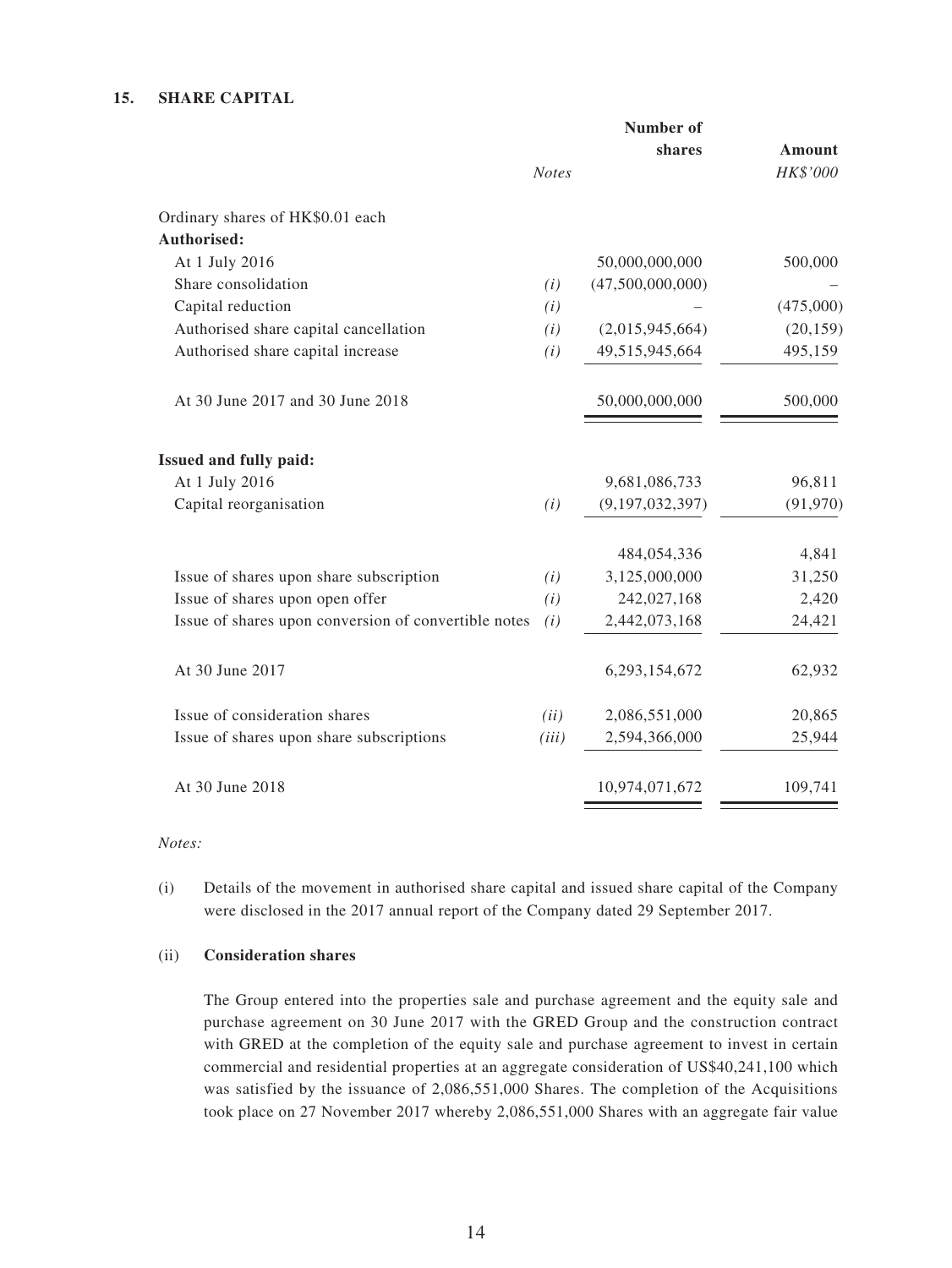of approximately HK\$389,039,000 were allotted and issued to Ever Depot Limited ("Ever Depot"), a subsidiary of GRED. The share capital of the Company was increased by approximately HK\$20,865,000 and an amount of approximately HK\$368,166,000, net of share issue expenses of approximately HK\$8,000, was credited to the share premium account of the Company. Details of the Acquisitions and their completion were disclosed respectively in the Acquisitions Circular and the Acquisitions Announcement.

#### (iii) **Share subscriptions**

On 14 December 2017, the Company entered into the 1st Dragon Villa Subscription Agreement and the Chigwell Subscription Agreement with Dragon Villa and Chigwell respectively, pursuant to which the Company conditionally agreed to issue 714,286,000 new shares to Dragon Villa and 500,000,000 new shares to Chigwell, or their respective nominee, at the subscription price of HK\$0.14 per share to set off against the outstanding principal amount due to the respective parties in aggregate of HK\$170,000,000. The completion of the subscriptions took place on 28 December 2017 and an aggregate of 1,214,286,000 Shares were allotted and issued. Accordingly, the Company's issued share capital was increased by approximately HK\$12,143,000 and an amount of approximately HK\$157,734,000, net of share issue expenses of approximately HK\$123,000, was credited to the share premium account of the Company. Details of the subscriptions and their completion were disclosed in the announcements of the Company dated 14 December 2017, 22 December 2017 and 28 December 2017 respectively.

On 14 June 2018, the Company entered into the 2nd Dragon Villa Subscription Agreement with Dragon Villa, pursuant to which the Company conditionally agreed to issue 1,380,080,000 new shares to Dragon Villa or its nominee, at the subscription price of HK\$0.105 per share to set off against the outstanding principal amount and interest due to Dragon Villa in aggregate of approximately HK\$144,908,000. The completion of the subscription took place on 26 June 2018 and an aggregate of 1,380,080,000 Shares were allotted and issued. Accordingly, the Company's issued share capital was increased by approximately HK\$13,801,000 and an amount of approximately HK\$131,027,000, net of share issue expenses of approximately HK\$80,000, was credited to the share premium account of the Company. Details of the subscription and the completion were disclosed in the announcements of the Company dated 14 June 2018 and 26 June 2018 respectively.

During the year ended 30 June 2018, an aggregate of 2,594,366,000 Shares were allotted and issued under share subscriptions.

(iv) All Shares issued during the year rank *pari passu* with the then existing Shares in all respects.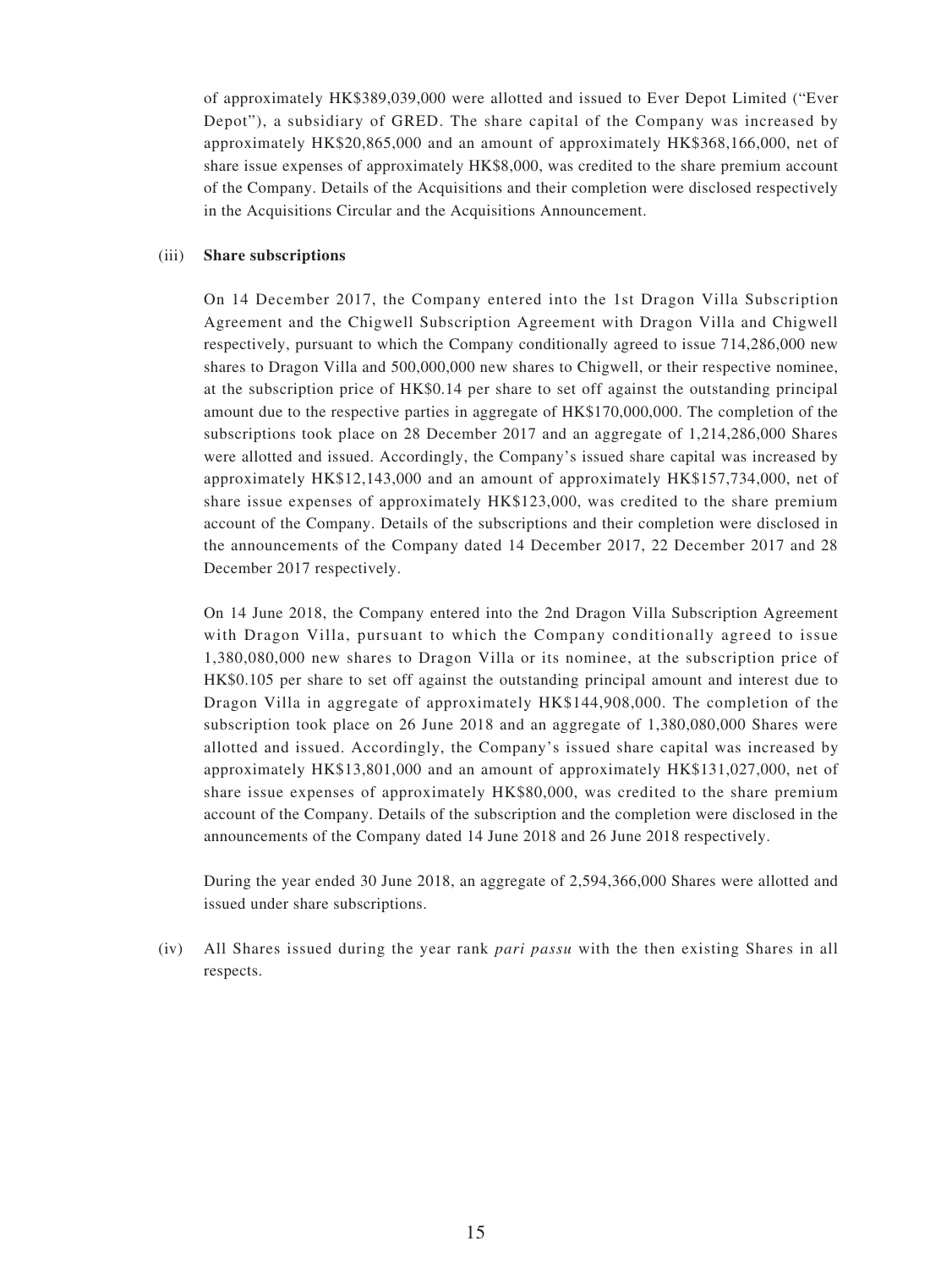#### **16. CONTINGENT LIABILITIES**

As at 30 June 2018, the Group had the following contingent liabilities:

#### **(a) Player transfer costs**

Under the terms of certain contracts with other football clubs in respect of player transfers, additional player transfer cost would become payable if certain specific conditions are met. The maximum amount not provided that could be payable in respect of the transfers up to 30 June 2018 was approximately HK\$58,501,000 (equivalent to approximately GBP5,702,000) (2017: approximately HK\$98,818,000, equivalent to approximately GBP9,731,000).

#### **(b) Litigation: High Court Action No. 1099 of 2013**

On 9 May 2013, Mr. Lee Yiu Tung ("Mr. Lee"), a former executive director of the Company, filed a claim with the Labour Tribunal of Hong Kong against the Company for, *inter alia*, unpaid wages, wages in lieu of notice and expenses allegedly paid by him on behalf of the Company for a sum of approximately HK\$1,484,000. The Company made a counterclaim against Mr. Lee on 8 October 2013 in respect of, *inter alia*, wages paid to him in the aggregate sum of HK\$240,000 for the months from July to October 2012 and reimbursement of out-of-pocket expenses paid by the Company to him during 2010 to 2012 totaling approximately HK\$2,000,000. On 4 June 2013, the Labour Tribunal of Hong Kong made an order to transfer the case to the High Court of Hong Kong (the "High Court").

On 3 November 2017, the High Court has made an order for Mr. Lee to file his Amended Writ and Amended Statement of Claim. The parties finished all consequential amendments to their respective pleadings on 11 June 2018. At the case management conference on 24 July 2018, the High Court has granted leave to Mr. Lee to make an application for setting the case down for a 5-day trial. Mr. Lee's solicitors have accordingly made the application on 3 September 2018, and the parties are required to attend the High Court for fixing the trial dates on 4 October 2018.

### **EXTRACT OF INDEPENDENT AUDITOR'S REPORT ON THE COMPANY'S CONSOLIDATED FINANCIAL STATEMENTS FOR THE YEAR ENDED 30 JUNE 2018**

An extract of the Company's independent auditor's report for the year ended 30 June 2018 is as follows:

#### **Opinion**

In our opinion, the consolidated financial statements give a true and fair view of the consolidated financial position of the Group as at 30 June 2018, and of its consolidated financial performance and its consolidated cash flows for the year then ended in accordance with Hong Kong Financial Reporting Standards ("HKFRSs") issued by the Hong Kong Institute of Certified Public Accountants (the "HKICPA") and have been properly prepared in compliance with the disclosure requirements of the Hong Kong Companies Ordinance.

#### **Material uncertainty related to going concern**

We draw attention to note 2 to the consolidated financial statements which mentions that the Group incurred a loss attributable to the owners of the Company of HK\$425,027,000 for the year ended 30 June 2018 and as at 30 June 2018 the Group had net current liabilities HK\$67,689,000. These conditions indicate a material uncertainty which may cast significant doubt on the Group's ability to continue as a going concern. Our opinion is not modified in respect of this matter.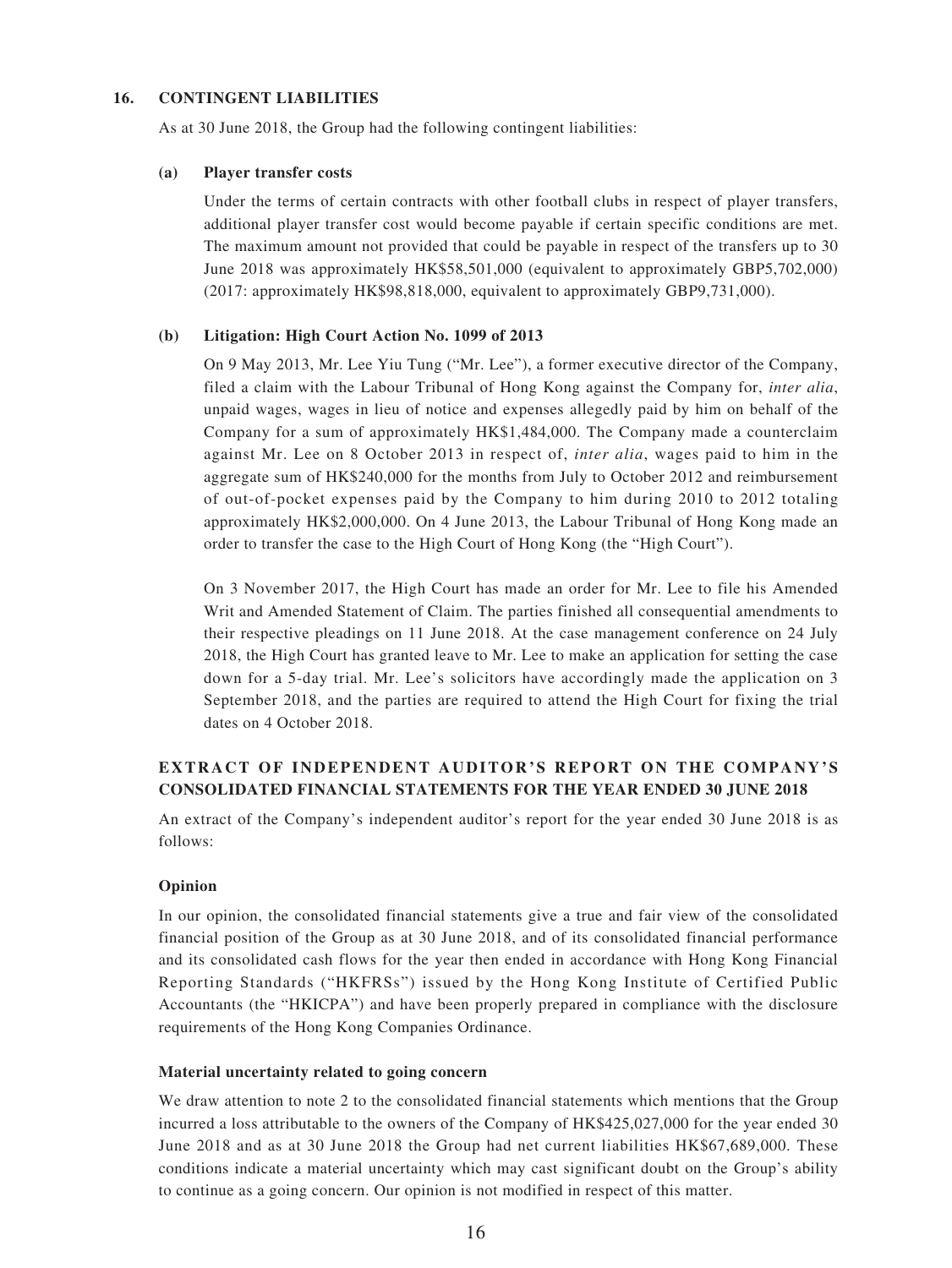## **FINAL DIVIDEND**

The Board does not recommend the payment of a final dividend for the year ended 30 June 2018 (2017: nil).

### **MANAGEMENT DISCUSSION AND ANALYSIS**

### *Performance and Results*

For the year ended 30 June 2018, the revenue of the Group was approximately HK\$208 million (2017: approximately HK\$173 million), representing an increase of 20.3% over last year. The loss attributable to owners of the Company during the year under review was approximately HK\$425 million as compared to approximately HK\$177.7 million for the year ended 30 June 2017. The basic loss per share was approximately HK5.21 cents (2017: approximately HK4.02 cents).

### *Business Review and Prospect*

The principal activity of the Group is the operation of a professional football club, Birmingham City Football Club ("BCFC" or the "Club"), in the UK. The 2017/18 season started disappointingly with BCFC languishing in the bottom places of the English Football League Championship during most of the season. Despite a number of new players were signed to strengthen the team for the season, the target result as envisaged by the management was not achieved. In order to turn around the situation, the Club appointed a new manager in March 2018 and with his refinement of the team's tactics and strategies, the squad demonstrated stability in performance gradually and overall improvement in game play was noted. The Club eventually finished the 2017/18 season at the 19th position (19th position in 2016/17 season).

Due to the reason that the accumulated loss of the Club had exceeded the allowable threshold pursuant to the Financial Fair Play Rules as set out by the English Football League ("EFL"), the Club was currently working under an imposed arrangement that restricts transfer market activities without the consent of the EFL. Despite the above restriction, the Club maintained close communication with the EFL for potential player acquisitions. The management is keen to improve the performance of the Club on and off the field so as to achieve a better position in the 2018/19 season.

The Birmingham City Football Academy has continued to operate at Category 2 status under the Elite Player Performance Plan. A number of academy trained players continued to participate in the first team squad.

On 30 June 2017, the Group entered into agreements to acquire certain properties at One Park in Phnom Penh, Cambodia comprise residential apartments and commercial properties (collectively, the "Properties"). The acquisition of the Properties was approved by the shareholders of the Company (the "Shareholders") on 17 November 2017 and completion of the transactions took place on 27 November 2017. On 28 August 2018, the Group entered into an agreement to acquire further properties at One Park (the "Remaining Properties", and together with the Properties, the "Cambodia Properties").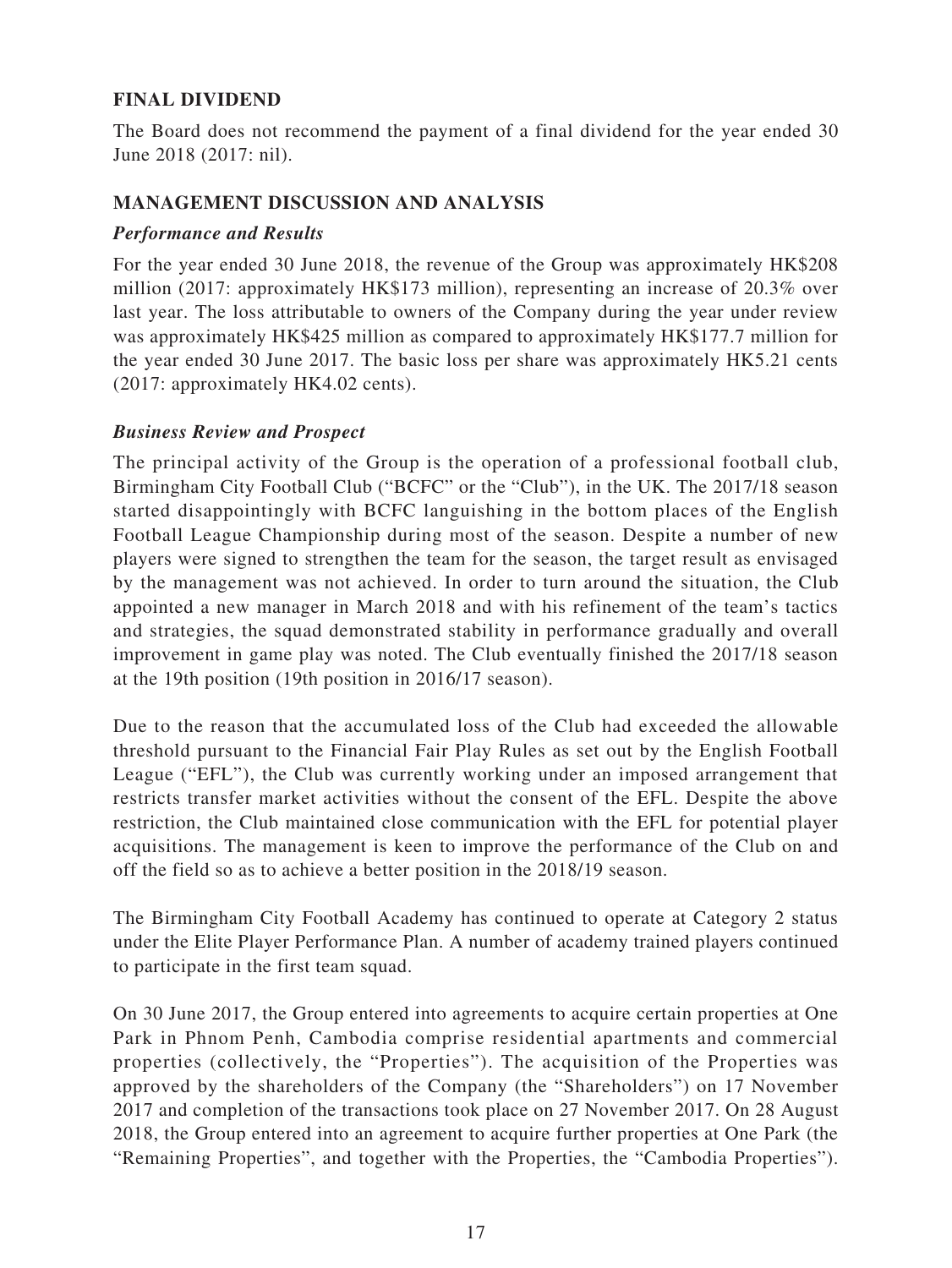The investment in the Cambodia Properties represents a good opportunity to secure a stable stream of income for the Group. Moreover, the long-term appreciation in value of the Cambodia Properties can bring further values to the Company and the Shareholders in future as a whole. The acquisition of the Remaining Properties is expected to be completed in November 2018 subject to Shareholders' approval.

It has been the Group's strategy to diversify its business and to broaden the revenue streams of the Group so as to create substantial value to the Shareholders. Throughout the year under review, the management had been actively seeking different business opportunities for the Group in parallel to promoting our football operation. Looking forward, the management will continue to explore potential business opportunities and identify sustainable projects in order to broaden the business scope and scale of the Group. In the meanwhile, the management will take a cautious approach towards development in different markets and industries and to take prompt and appropriate actions as and when appropriate opportunities are identified.

## **FINANCIAL REVIEW**

## *Revenue*

Revenue of the Group mainly consists of revenue derived from the (i) match day receipts which consisted of season and match day tickets; (ii) broadcasting revenue, including distributions from the Football Association Premier League and EFL broadcasting agreements, cup competitions and revenue from the media; and (iii) commercial income which comprised sponsorship income, corporate hospitality, merchandising, conferences and events and other sundry income. For the year ended 30 June 2018, revenue of the Group amounted to approximately HK\$208 million, representing an increase of 20.3% from approximately HK\$173 million in 2017. The increase was primarily contributed by the growth in commercial income and distribution from FA League, as well as match day receipts.

## *Operating Expenses*

Operating expenses incurred during the year were approximately HK\$531.6 million, representing an increase of 65.8% over that of the previous year. The increase was mainly due to higher staff related costs incurred by the Club, in particular the wages of players and coaching team as a result of the introduction of more players to strengthen the squad.

## *Other Income*

Other income during the year was approximately HK\$10.6 million and was 68.1% lower than that of previous year. The decrease was primarily due to certain compensations received last year and the income from the reversal of excess provision for donation in last year were not recurred during the year under review.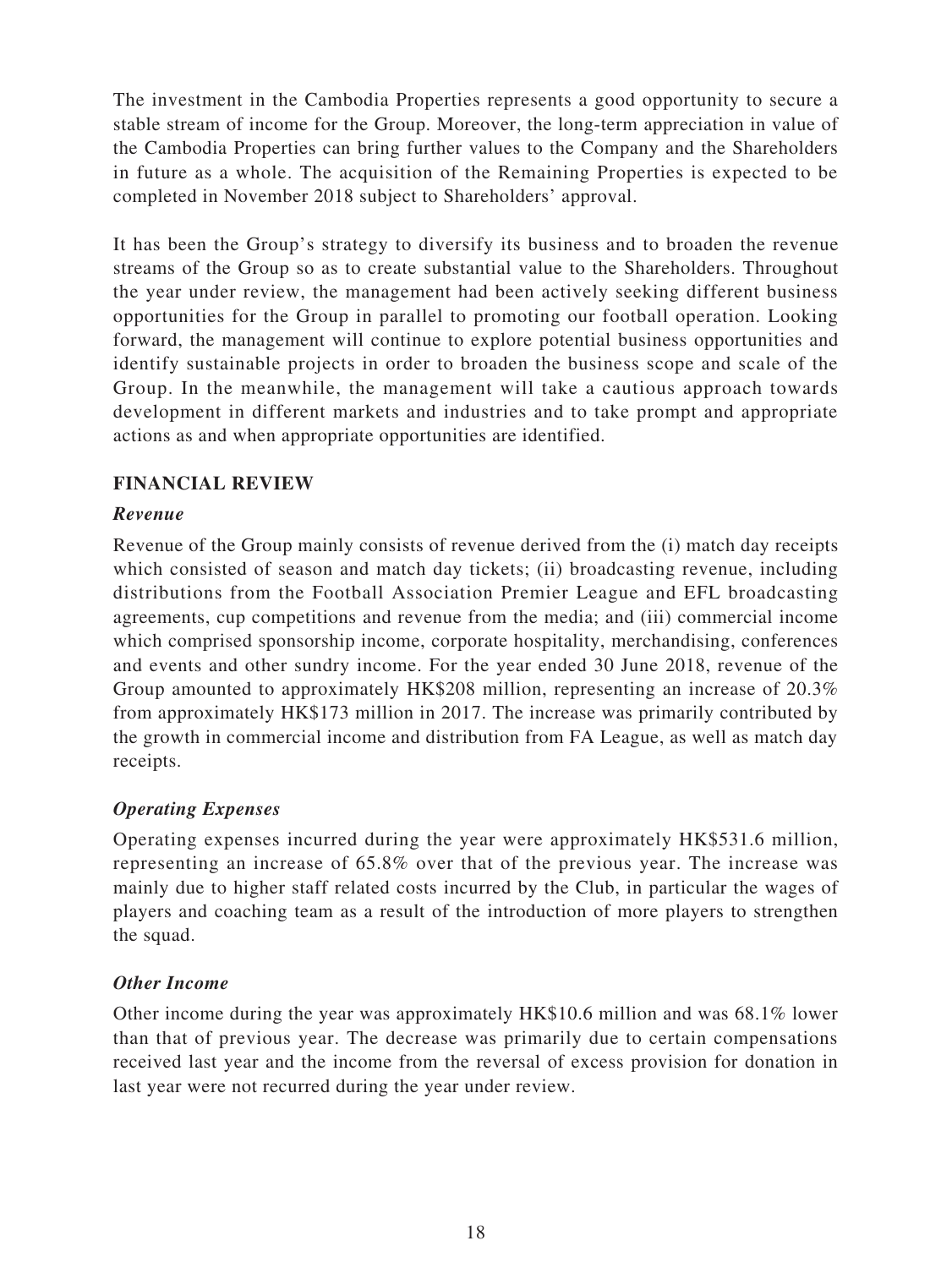## *Profit on Sales of Players' Registration*

Profit on sales of players' registration was approximately HK\$21.7 million (2017: approximately HK\$2.0 million). The increase was mainly attributable to more revenue from sales of players were recorded during the year under review.

### *Amortisation of Intangible Assets*

Amortisation of intangible assets during the year under review was approximately HK\$80.4 million, representing an increase of 1.75 times over that of the previous year. The increase was primarily due to the additional players' registration incurred during the year as more players were signed.

### *Administrative and Other Expenses*

Administrative and other expenses increased by approximately 39.8% to approximately HK\$42.2 million for the year ended 30 June 2018. The increase was mainly because of in last year, there was only about eight month normal operation after the resumption of trading of the Shares on the Stock Exchange in October 2016 whereas the Group was in full year operation during the year under review. The management will continue to adopt stringent measures on control and management so as to maintain the administrative and other expenses at a reasonable level.

### *Impairment Loss on Intangible Assets*

For the year ended 30 June 2018, the Group made an impairment loss of approximately HK\$4.8 million on the Group's intangible assets (2017: approximately HK\$26.1 million). The impairment made this year was in relation to the loss on the carrying value of players' registration (2017: nil). No impairment loss on trademark was recognised this year (2017: approximately HK\$26.1 million).

## *Finance Costs*

During the year under review, the Group incurred finance costs of approximately HK\$19.1 million, representing an increase of 1.1 times over last year. The increase was mainly due to the increase in notional interest on transfer fee payables and interest payable on new loans drawn during the year under review in order to cope with the Group's business development.

## *Income Tax Credit*

The income tax credit for last year primarily represented the release of tax provision in respect of the transfer to the Company a debt owed by a subsidiary of the Group in the UK to an ex-director of the Company.

### *Intangible Assets*

The Group had intangible assets amounted to approximately HK\$197 million at the year ended 30 June 2018, which was 39.2% higher than that of the previous year. The increase was primarily due to the additional players' registration for the signing of the new players amounting approximately HK\$162.3 million.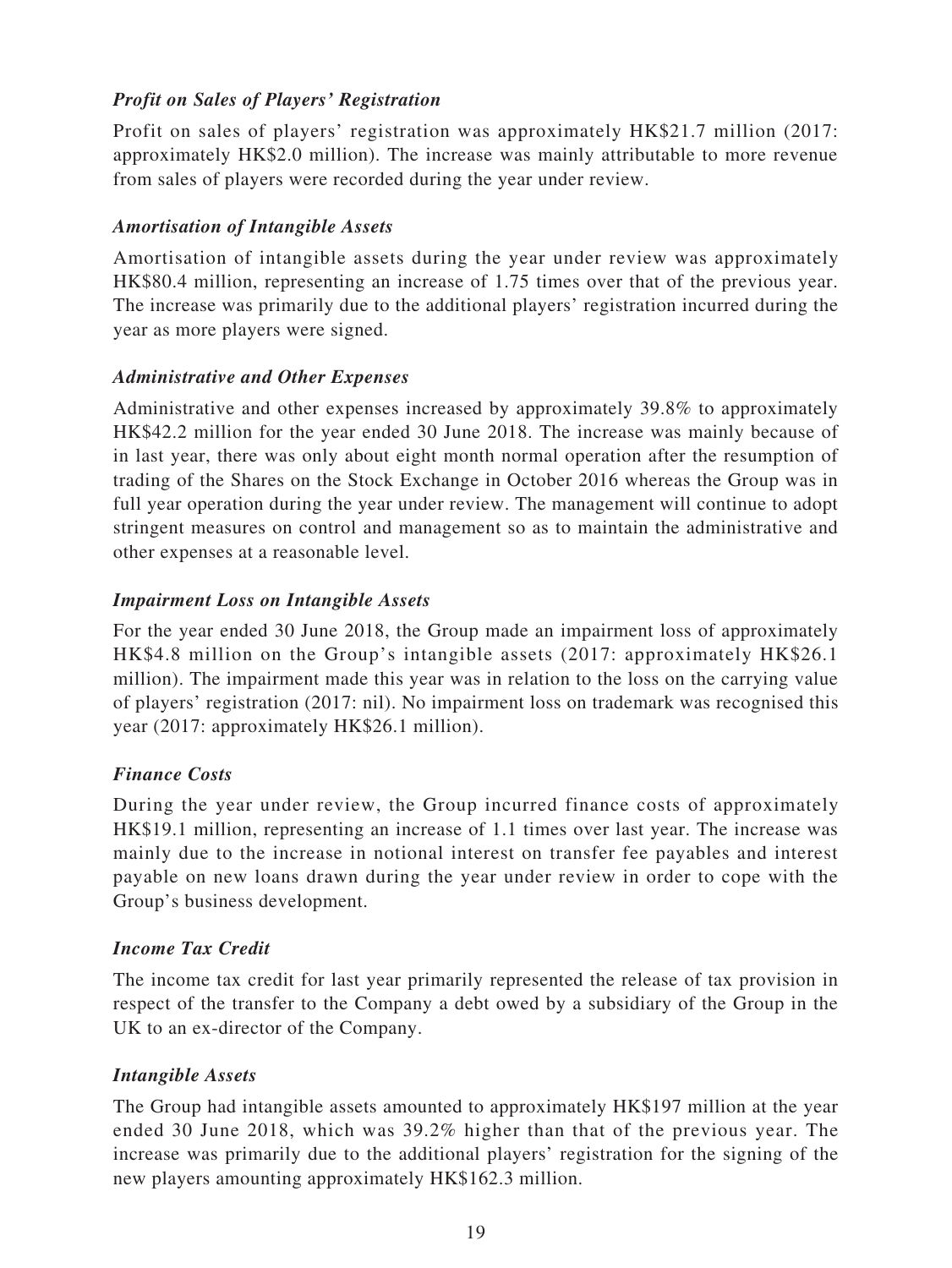## *Inventories*

The Group's inventories at the end of the year increased by 21.9% to approximately HK\$6.5 million. The increase was mainly due to more merchandise with higher value was kept in stock. All the inventories were current in nature and no written down of its value was considered necessary.

### *Trade Receivables*

The Group had net trade receivables at the end of the year amounted to approximately HK\$19.2 million, representing an increase of 2.7 times over that of the previous year. The increase was primarily due to increase in commercial income receivables as at end of this year.

## *Transfer Fee Payables*

The Group's transfer fee payables at the end of the year increased by 61.7% to approximately HK\$86.3 million in total as more players were signed during the year.

### *Trade Payables*

The Group's trade payables decreased by 5.9% over that of the previous year to approximately HK\$13.5 million. The decrease was largely attributable to the lower amount of merchandise payables as at end of this year.

### *Deferred Income*

Being mainly the unrecognised income in relation to match receipt, the deferred income at the end of the year was approximately HK\$25 million, representing a decrease of 7.6% over that of last year. The decrease was primarily due to less season tickets for the new season were sold before year end as compared to last year.

### *Contingent Liabilities*

Other than disclosed in note 16 above, the Group did not have any material contingent liabilities as at 30 June 2018.

### *Capital Expenditure and Commitments*

For the year ended 30 June 2018, the Group invested approximately HK\$21.9 million in the purchase of property, plant and equipment, and approximately HK\$393.9 million for the addition of investment properties.

At 30 June 2018, the Group had no significant capital commitment (2017: nil).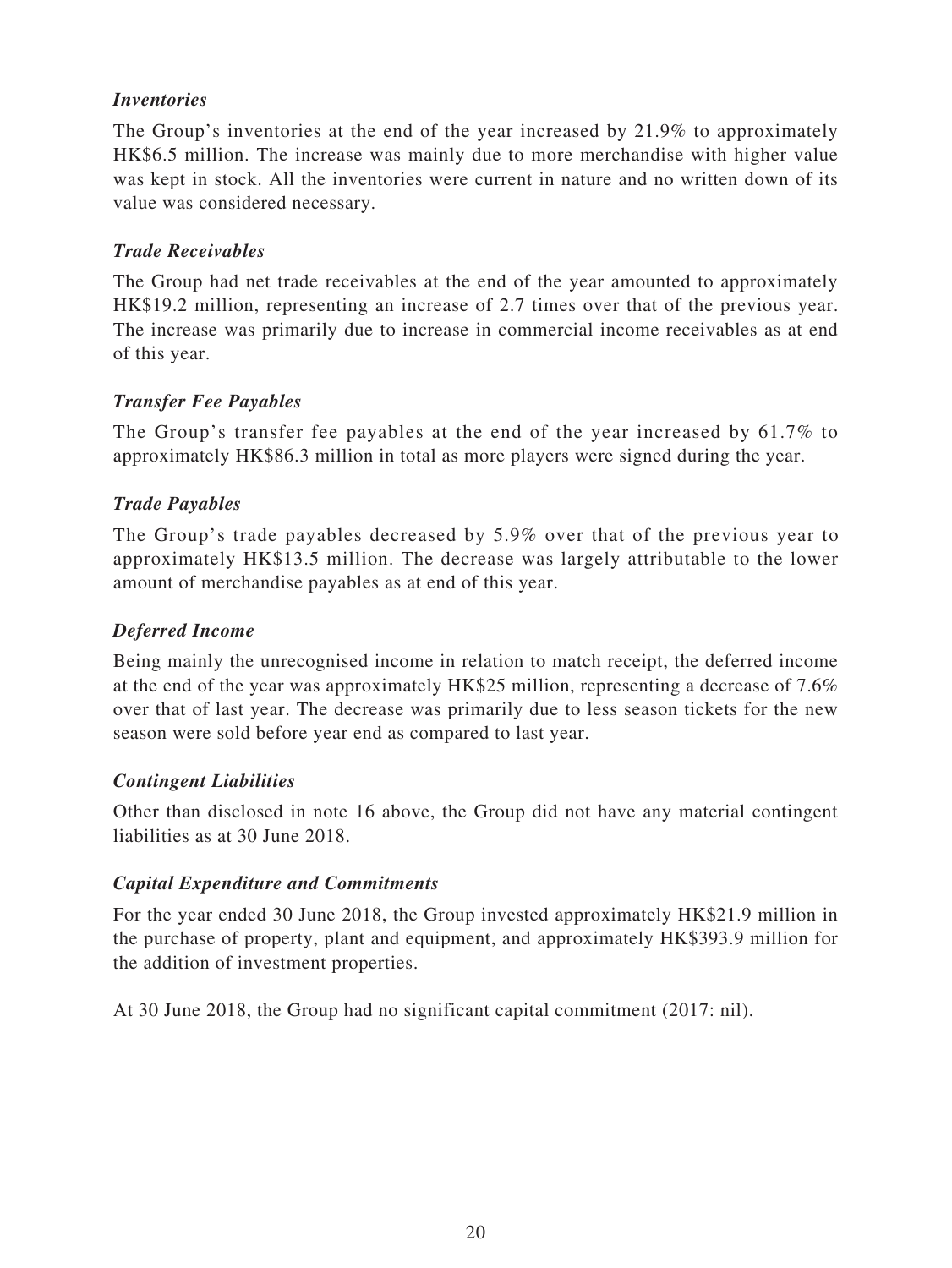## **LIQUIDITY, FINANCIAL RESOURCES AND CAPITAL STRUCTURE**

## *Gearing Ratio*

As at 30 June 2018, the Group's current ratio (as defined by current assets divided by current liabilities) was 68.4% (2017: 111%) and the gearing ratio (as defined by total borrowings divided by equity plus total borrowings) was 22.2% (2017: 12%). The ratio of total liabilities to total assets of the Group was 40.4% (2017: 44%).

## *Financial Resources*

The Group generally finances its operations with internally generated cash flows, loans from substantial Shareholders and from independent third parties, and through the capital market available to listed companies in Hong Kong. As at 30 June 2018, the Group's bank balances and cash were approximately HK\$69.2 million (2017: approximately HK\$131.2 million), which were principally denominated in Hong Kong dollars, Pounds Sterling and Renminbi. As at 30 June 2018, the Group had total borrowings of approximately HK\$166 million (2017: approximately HK\$39.1 million), of which approximately HK\$66.2 million were repayable within one year (2017: approximately HK\$39.1 million).

The management endeavours to enhance the Group's financial strengths so as to pave the way for future business development. Cost control measures have already been in place to monitor the day-to-day operational and administrative expenses. The management closely reviews the Group's financial resources in a cautious manner and continues to explore opportunities in external financing and equity funding. The Company will take proactive actions to improve the liquidity and financial position of the Group by way of equity fund raising exercises. The Company will closely monitor the market situation and take prompt actions when such opportunities arise.

The Company also explores measures to improve its overall financial position. In particular, the Company had from time to time negotiated with the major lenders of the Group for possible conversion of substantial portion of the outstanding loan to equity. The Company believes that such conversion can improve the overall gearing of the Group and strengthen the equity base of the Company which is beneficial to the Company, the Shareholders and other stakeholders of the Company as a whole.

On 21 December 2016, the Company entered into the Trillion Trophy Facility with Trillion Trophy in respect of the provision of a revolving loan facility up to HK\$250,000,000 for a term up to 31 December 2018 or the date on which facility is cancelled or terminated pursuant to the terms of the Trillion Trophy Facility (or such other date as agreed between the Company and Trillion Trophy). As at 30 June 2018, a total of HK\$66,197,000 had been drawn from the Trillion Trophy Facility.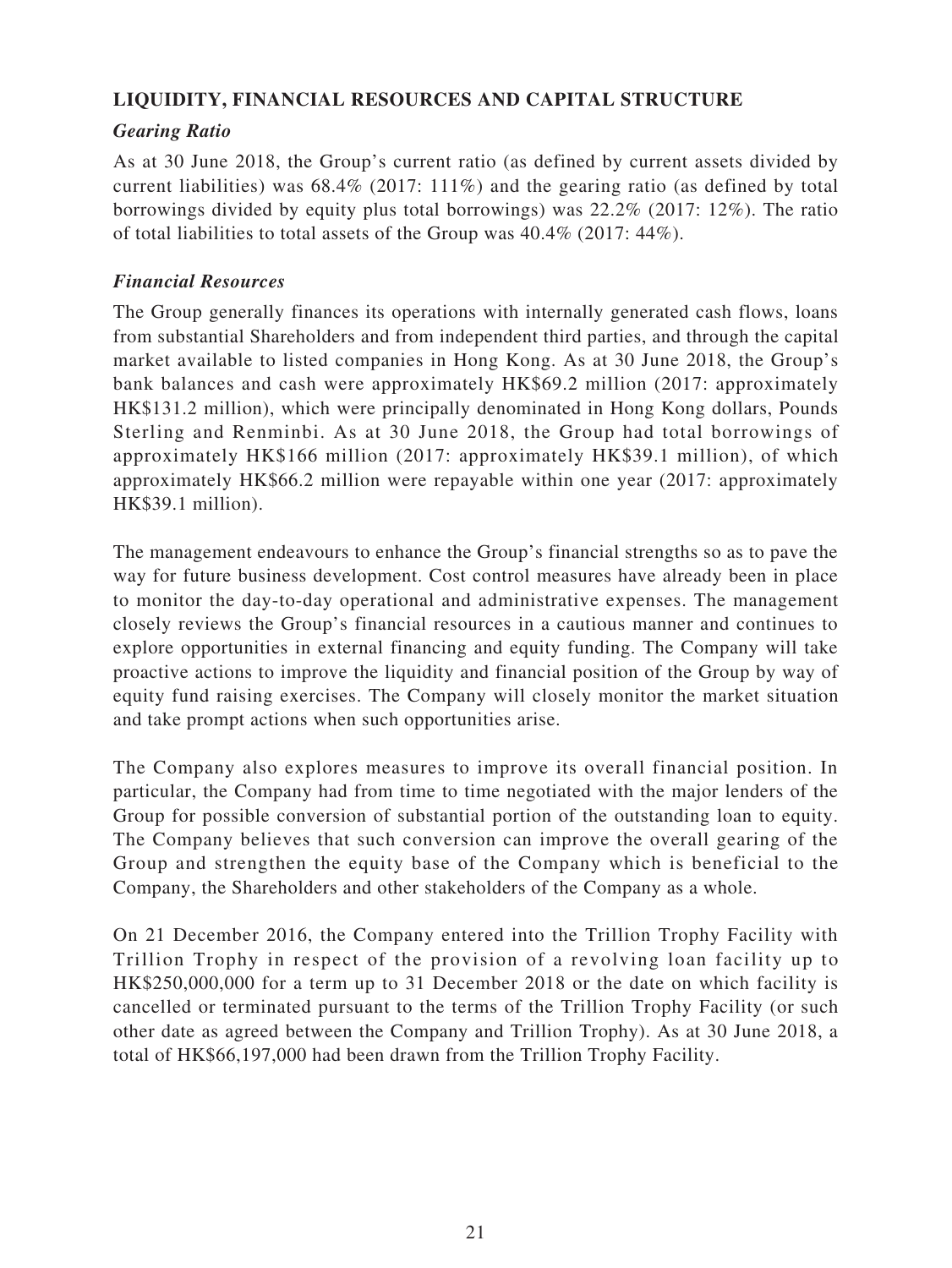On 2 August 2017, the Company and Dragon Villa entered into the 1st Dragon Villa Facility, pursuant to which Dragon Villa provided a term loan facility up to HK\$100,000,000 to the Company. The 1st Dragon Villa Facility is unsecured, for a term up to 31 July 2018 and bears interest at the rate of 4.5% per annum. On 14 December 2017, the Company and Dragon Villa entered into the 1st Dragon Villa Subscription Agreement whereby the Company conditionally agreed to issue 714,286,000 new shares at the subscription price of HK\$0.14 per share to Dragon Villa or its nominee. The consideration for the issue of such 714,286,000 shares was set off against the outstanding principal amount of the 1st Dragon Villa Facility. As at the date of entering into the 1st Dragon Villa Subscription Agreement, the 1st Dragon Villa Facility was fully utilised and the outstanding principal amount was HK\$100,000,000. The shares subscribed under the 1st Dragon Villa Subscription Agreement were allotted and issued on 28 December 2017. As at 30 June 2018, all outstanding amount under the 1st Dragon Villa Facility was fully settled.

On 10 October 2017, the Company and Chigwell entered into the Chigwell Facility, pursuant to which Chigwell provided a term loan facility up to HK\$150,000,000 to the Company. The Chigwell Facility is unsecured, for a term up to 31 December 2018 and bears interest at the rate of 6.5% per annum. On 14 December 2017, the Company and Chigwell entered into the Chigwell Subscription Agreement whereby the Company conditionally agreed to issue 500,000,000 new shares at the subscription price of HK\$0.14 per share to Chigwell or its nominee. The consideration for the issue of such 500,000,000 shares was set off against the outstanding principal amount of the Chigwell Facility. As at the date of entering into the Chigwell Subscription Agreement, the outstanding principal amount of the Chigwell Facility was HK\$70,000,000. The shares subscribed under the Chigwell Subscription Agreement were allotted and issued on 28 December 2017. As at 30 June 2018, all outstanding amount under the Chigwell Facility was fully settled.

On 2 March 2018, the Company and Dragon Villa entered into the 2nd Dragon Villa Facility pursuant to which Dragon Villa provided a term loan facility up to HK\$150,000,000 to the Company. The 2nd Dragon Villa Facility is unsecured, for a term up to 30 June 2019 and bears interest at the rate of 8.0% per annum. On 14 June 2018, the Company and Dragon Villa entered into the 2nd Dragon Villa Subscription Agreement whereby the Company conditionally agreed to issue 1,380,080,000 new shares at the subscription price of HK\$0.105 per share to Dragon Villa or its nominee. The consideration for the issue of such 1,380,080,000 shares was set off against the outstanding amount of the 2nd Dragon Villa Facility. As at the date of entering into the 2nd Dragon Villa Subscription Agreement, the outstanding principal amount and interest of the 2nd Dragon Villa Facility were approximately HK\$144,908,000. The shares subscribed under the 2nd Dragon Villa Subscription Agreement were allotted and issued on 26 June 2018. As at 30 June 2018, the outstanding principal amount under the 2nd Dragon Villa Facility was fully settled.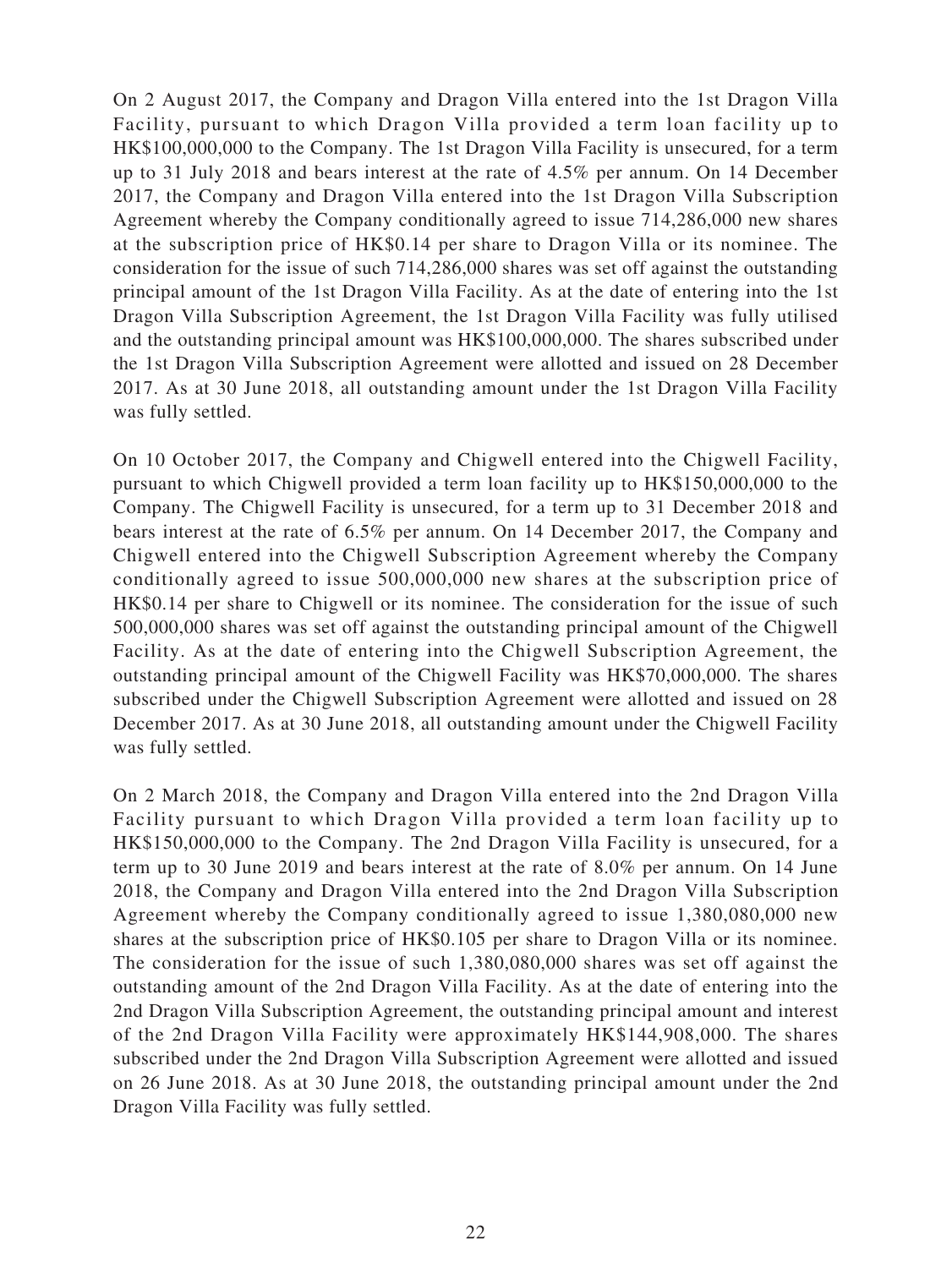On 8 May 2018, the Company and a third party entered into a standby loan facility, pursuant to which such third party provided a term loan facility up to HK\$150,000,000 to the Company. The Facility is unsecured, for a term up to 30 June 2020 and bears interest at the rate of 8.0% per annum. As at 30 June 2018, the amount of the outstanding principal amount and interest payable under the Facility were approximately HK\$95,000,000 and approximately HK\$519,000 respectively.

## *Directors' Opinion on Sufficiency of Working Capital*

As at 30 June 2018, the current liabilities of the Group exceeded current assets by approximately HK\$67.7 million (2017: the current assets of the Group exceeded current liabilities approximately HK\$18.3 million). The Group's ability to continue as a going concern depends on the financial resources presently available to the Group. Taking into account the expected financial performance, net cash expected to be generated from the operation of the Group and the available loan facilities, the Directors believe that the Group is able to fully meet its liabilities as and when they fall due and to carry on its business without a significant curtailment of operations for the foreseeable future.

## *Foreign Exchange Exposure*

The Group's exposure to foreign currency risk mainly relates to the Group's operation in the UK and the investment in Cambodia and most of which transactions, assets and liabilities are denominated in Pounds Sterling and US dollars. The Group does not use derivative financial instruments to hedge its foreign currency risks. The management will continue to monitor its foreign exchange exposure and take appropriate measures if needed.

## *Pledge of Assets*

Certain bank credit facilities made available to BCFC were secured by a fixed charge over a specific bank deposit account of BCFC held with the bank. As at 30 June 2018, the balance on this bank deposit account was GBP800,000 (equivalent to approximately HK\$8,208,000) (2017: GBP800,000 which was equivalent to approximately HK\$8,124,000).

Save for the above, the Group had not charged other assets to secure its borrowings.

## *Capital Structure*

On 27 November 2017, pursuant to the Acquisitions and under the specific mandate granted by the Shareholders at the extraordinary general meeting of the Company on 17 November 2017, the Company allotted and issued in aggregate 2,086,551,000 shares at HK\$0.15 per share to satisfy the consideration payable for the Acquisitions at a fair value in aggregate of approximately HK\$389,039,000.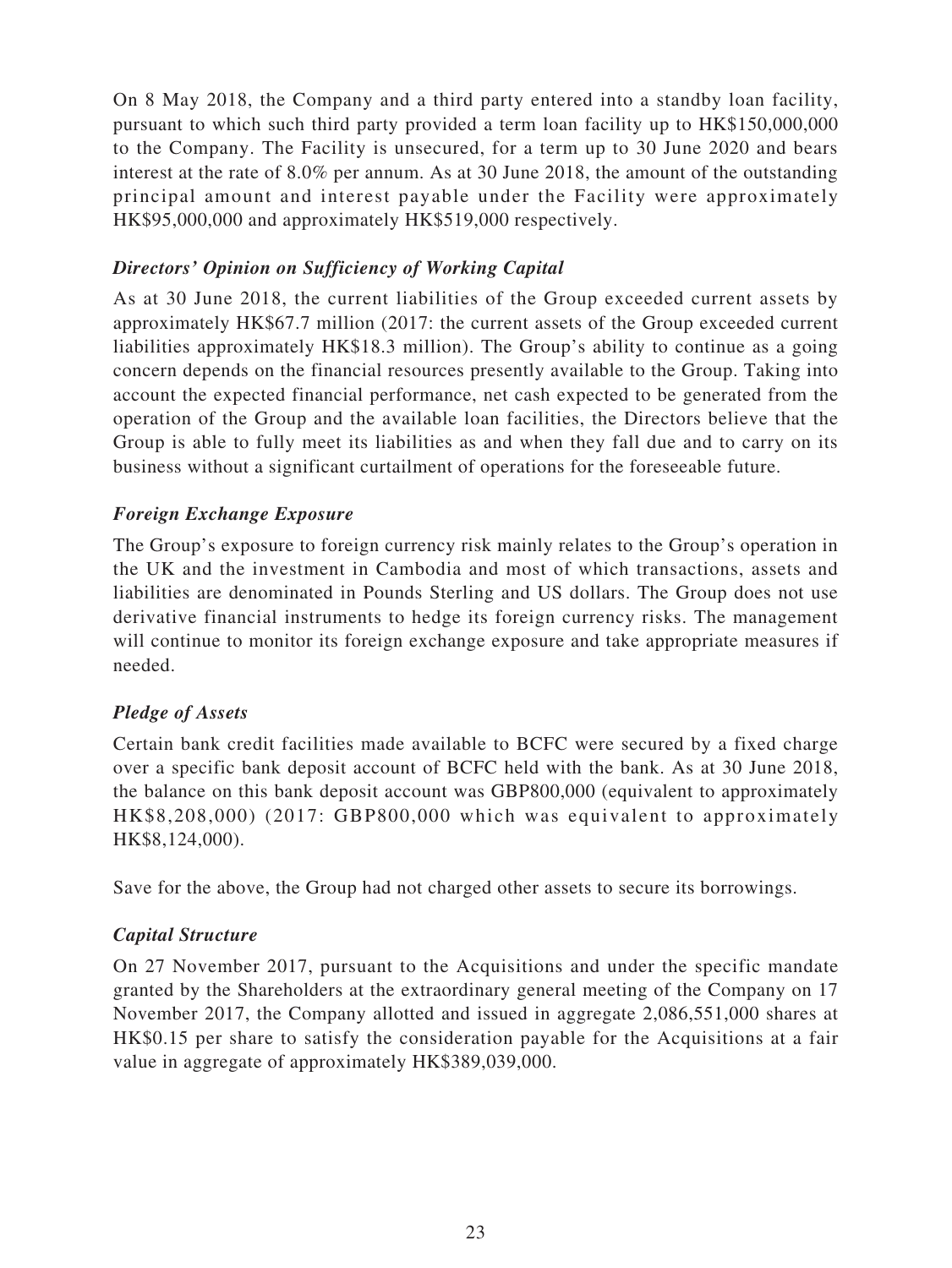On 28 December 2017, pursuant to the 1st Dragon Villa Subscription Agreement and the Chigwell Subscription Agreement and under the general mandate granted by the Shareholders at the annual general meeting of the Company on 30 December 2016, the Company allotted and issued in aggregate 1,214,286,000 shares at HK\$0.14 per share to offset against the outstanding principal amount of the 1st Dragon Villa Facility and the Chigwell Facility which as at the date of the Dragon Villa Subscription Agreement and the Chigwell Subscription Agreement amounted to approximately HK\$170,000,000 in aggregate.

On 26 June 2018, pursuant to the 2nd Dragon Villa Subscription Agreement and under the general mandate granted by the Shareholders at the annual general meeting of the Company on 29 December 2017, the Company allotted and issued in aggregate 1,380,080,000 shares at HK\$0.105 per share to offset against the outstanding amount of the 2nd Dragon Villa Facility, including interest, which as at the date of the 2nd Dragon Villa Subscription Agreement amounted to approximately HK\$144,908,000 in aggregate.

As at 30 June 2018, the Company had 10,974,071,672 shares of HK\$0.01 each in issue (2017: 6,293,154,672 shares).

## **EVENT AFTER THE REPORTING PERIOD**

Reference is made to the announcement of the Company dated 28 August 2018. Deep Blue Trade (Cambodia) Co., Ltd. ("Deep Blue"), an indirect wholly-owned subsidiary of the Company, entered into a long term lease agreement with GRED on 28 August 2018 (the "2018 Long Term Lease Agreement"), pursuant to which GRED has conditionally agreed to lease the properties, which are located within and form part of One Park, comprise (i) 22 residential apartments on four floors and all areas on three floors at Block C of One Park with total saleable area of approximately 3,468.15 sq.m.; and (ii) portion of the podium and corridor connected to the main building of the condominium with saleable area of approximately 1,791.34 sq.m. (collectively the "Remaining Properties") to Deep Blue at the consideration of approximately US\$16.3 million (equivalent to approximately HK\$127.2 million).

On 28 August 2018, Celestial Fame Investments Limited ("Celestial Fame"), an indirect wholly-owned subsidiary of the Company, entered into a master lease agreement with Ever Depot (the "Master Lease Agreement"), pursuant to which Celestial Fame has conditionally agreed to lease, or procure the lease of, the Cambodia Properties to Ever Depot for 3 years at US\$15 per sq.m. per month.

The consideration of the 2018 Long Term Lease Agreement amounted to approximately US\$16.3 million (equivalent to approximately HK\$127.2 million) shall be satisfied as to US\$6.2 million (equivalent to approximately HK\$48.4 million) by cash and as to US\$10.1 million (equivalent to approximately HK\$78.8 million) by the allotment and issue of  $832,610,000$  new Shares to GRED (or its nominee(s)) at an issue price of HK\$0.0947 per share on completion of the 2018 Long Term Lease Agreement in accordance with the terms thereof.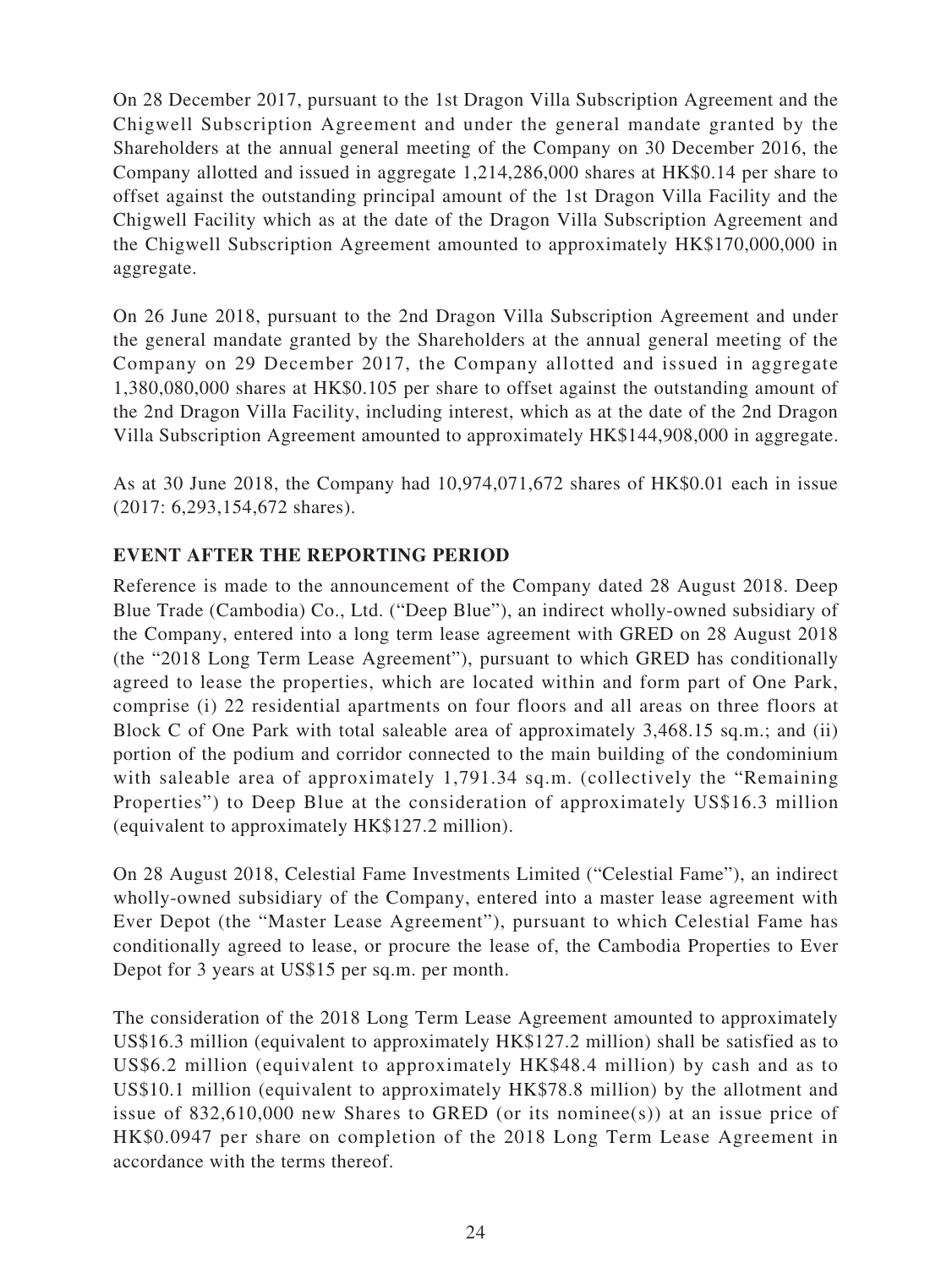Since GRED, being the sole shareholder of Ever Depot, is a connected person of the Company, the 2018 Long Term Lease Agreement constituted a connected transaction for the Company. Since Ever Depot, being a substantial Shareholder, is a connected person of the Company, the transactions contemplated under the Master Lease Agreement constituted continuing connected transactions for the Company. The 2018 Long Term Lease Agreement, the Master Lease Agreement and the transactions contemplated thereunder are subject to the approval of the independent Shareholders. As at the date of this announcement, the transactions contemplated thereunder have not yet been completed.

On 10 August 2018, the Company and a third party lender entered into a loan facility pursuant to which such lender provides a term loan facility up to HK\$250,000,000 to the Company (the "201808 Facility"). The 201808 Facility is unsecured, for a term up to 31 December 2020 and bears interest at the rate of 8% per annum.

On 14 August 2018, BCFC, a subsidiary of the Group, received a notification from the EFL in connection with breaches of the Championship Profitability and Sustainability Rules of Appendix 5 of the EFL regulations. The breaches were mainly associated with BCFC's financial performance. As a result of the breaches, BCFC was placed under an imposed arrangement that restricts transfer market activities without the consent of the EFL and was referred to a disciplinary commission, which is estimated to be held in October 2018.

Up to the date of approval of these consolidated financial statements, the management of BCFC are still in negotiation with the EFL on the possible disciplinary actions that might be imposed to BCFC and is not in a position to estimate the impact on the Group.

## **HUMAN RESOURCES AND REMUNERATION POLICY**

As at 30 June 2018, the Group employed approximately 279 full time employees and approximately 549 temporary staff members in Hong Kong, the PRC and the UK (2017: approximately 230 full time employees and approximately 520 temporary staff members). The Group recognises the importance of high calibre and competent staff and continues to provide remuneration packages to employees mainly based on industry practices and individual performance.

## **REVIEW OF PRELIMINARY ANNOUNCEMENT**

The figures in respect of the Company's consolidated statement of financial position, consolidated statement of profit or loss and other comprehensive income and the related notes thereto for the year ended 30 June 2018 as set out in the preliminary announcement of the Group's results for the year ended 30 June 2018 have been agreed by the Group's auditor, ZHONGHUI ANDA CPA Limited, to the amounts set out in the Group's draft consolidated financial statements for the year. The work performed by ZHONGHUI ANDA CPA Limited in this respect did not constitute an assurance engagement in accordance with Hong Kong Standards on Auditing, Hong Kong Standards on Review Engagements or Hong Kong Standards on Assurance Engagements issued by the HKICPA and consequently no assurance has been expressed by ZHONGHUI ANDA CPA Limited on the preliminary announcement.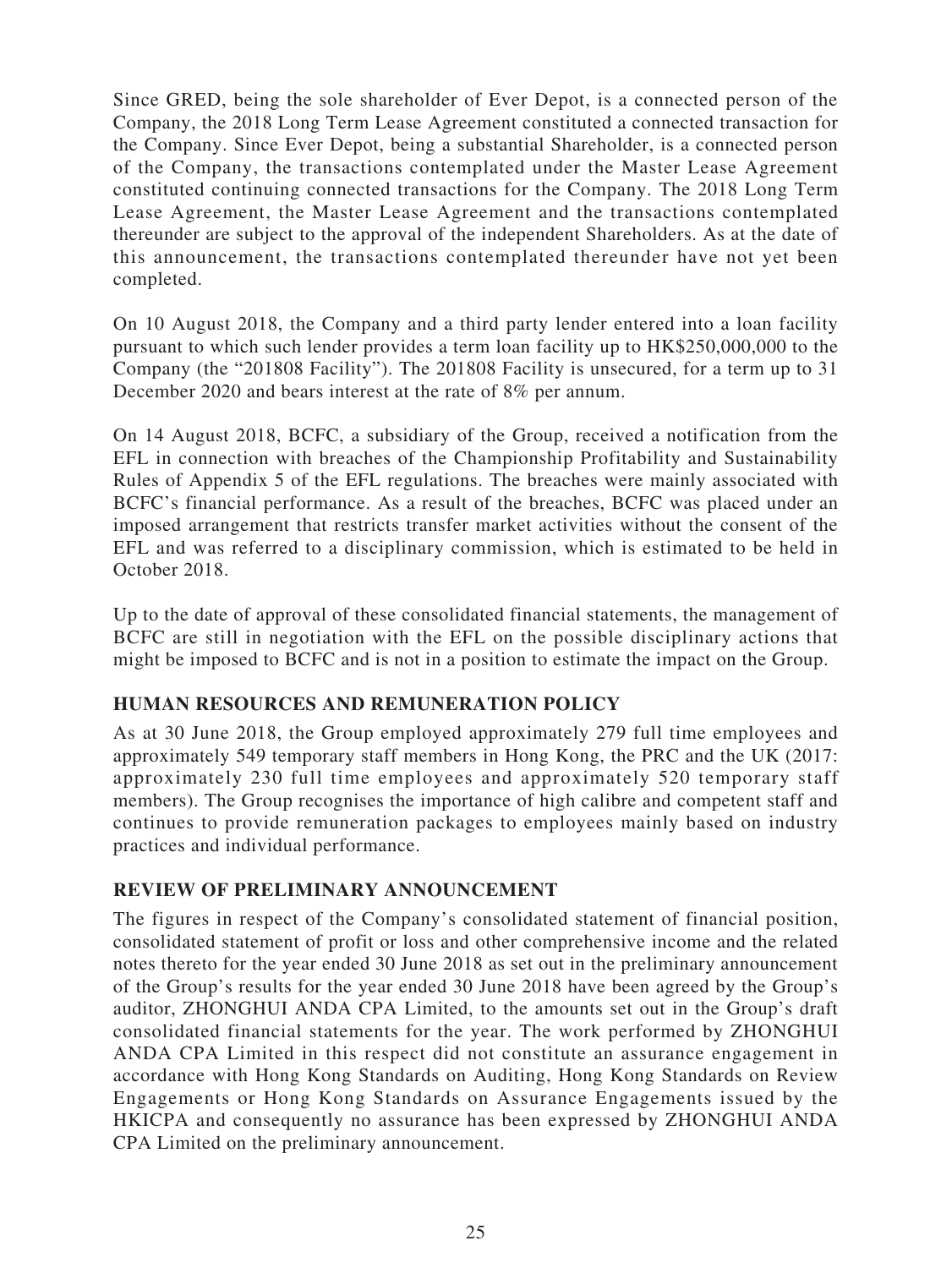## **AUDIT COMMITTEE**

The audit committee of the Company (the "Audit Committee") comprises three Independent Non-executive Directors, namely Mr. To Yan Ming, Edmond, Mr. Pun Chi Ping and Ms. Leung Pik Har, Christine. Mr. To Yan Ming, Edmond is the Chairman of the Audit Committee. The audited consolidated financial statements of the Company for the year ended 30 June 2018 have been reviewed by the Audit Committee and have been duly approved by the Board under the recommendation of the Audit Committee.

## **CORPORATE GOVERNANCE**

The Company has complied with all the applicable provisions of the Corporate Governance Code (the "CG Code") as set out in Appendix 14 to the Listing Rules for the year ended 30 June 2018, except for the following deviation:

### *Code Provision E.1.2*

Under Code Provision E.1.2 of the CG Code, the chairman of the board should attend the annual general meeting. Mr. Zhao Wenqing, the Chairman of the Board, was unable to attend the annual general meeting of the Company held on 29 December 2017 (the "AGM") due to other business commitment. However, Ms. Chan Yuk Yee, an Executive Director, had taken the chair of the AGM in accordance with Article 63 of the Articles of Association of the Company. Ms. Chan was of sufficient calibre and knowledge for communication with the Shareholders at the AGM.

Save as the deviation mentioned above, the Company complied with the provisions of the CG Code during the year ended 30 June 2018.

## **MODEL CODE FOR SECURITIES TRANSACTIONS BY DIRECTORS**

The Company has adopted the Model Code for Securities Transactions by Directors of Listed Issuers (the "Model Code") as set out in Appendix 10 to the Listing Rules as its own code of conduct regarding securities transactions by the Directors. Having made specific enquiry with the Directors, all of them confirmed that they had complied with the required standard set out in the Model Code during the year ended 30 June 2018.

## **PURCHASE, SALES OR REDEMPTION OF THE COMPANY'S LISTED SECURITIES**

During the year ended 30 June 2018, neither the Company nor any of its subsidiaries had purchased, redeemed or sold any of the Company's listed securities.